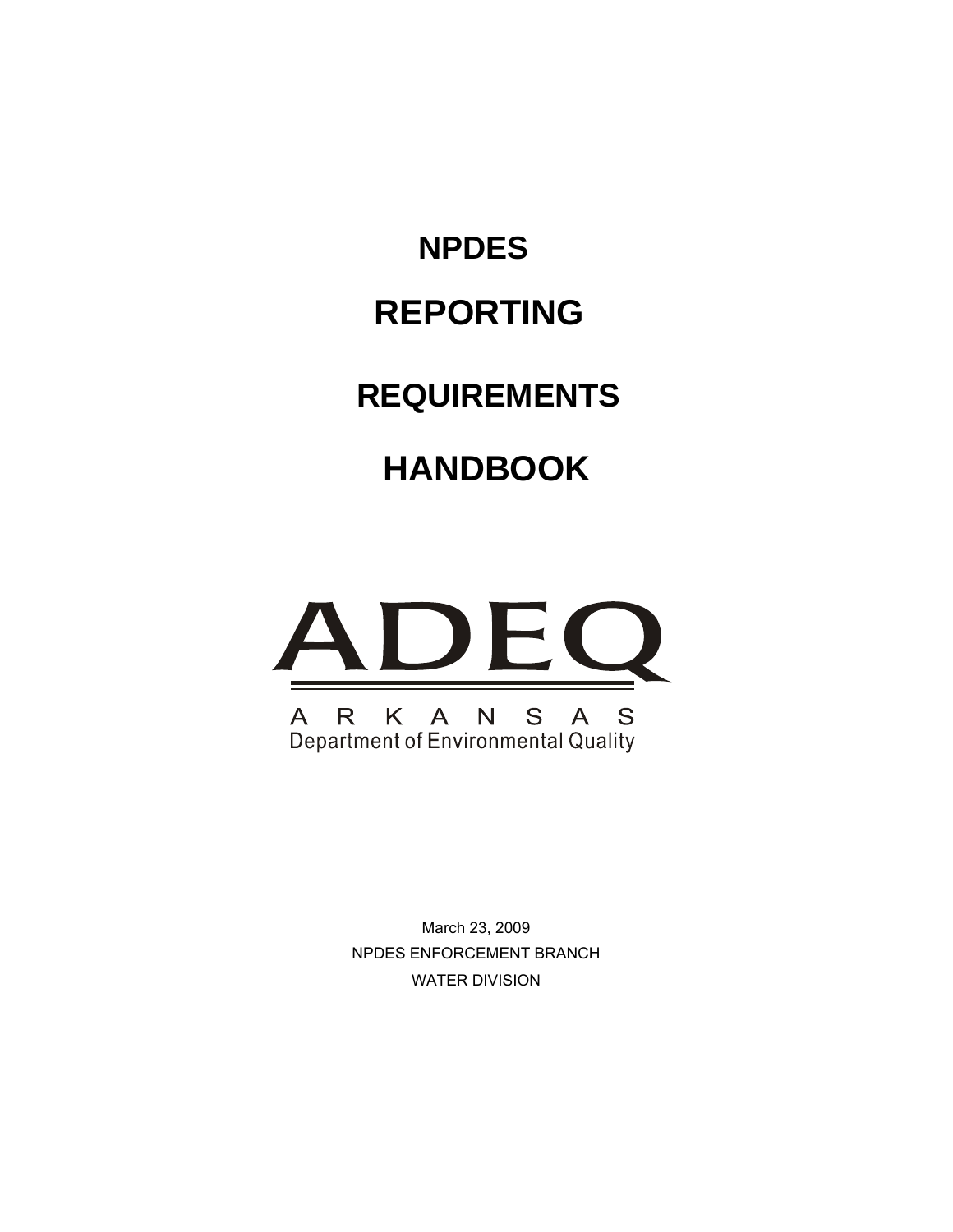This booklet is designed to assist the permittee in complying with the reporting requirements in the NPDES permit. It will take you through the process of filling out the Discharge Monitoring Report (DMR) and submitting non-compliance and other reports. We have listed the most commonly asked questions with the answers. You will also find helpful information in the form of commonly used math formulas and acceptable abbreviations for filling out the DMR.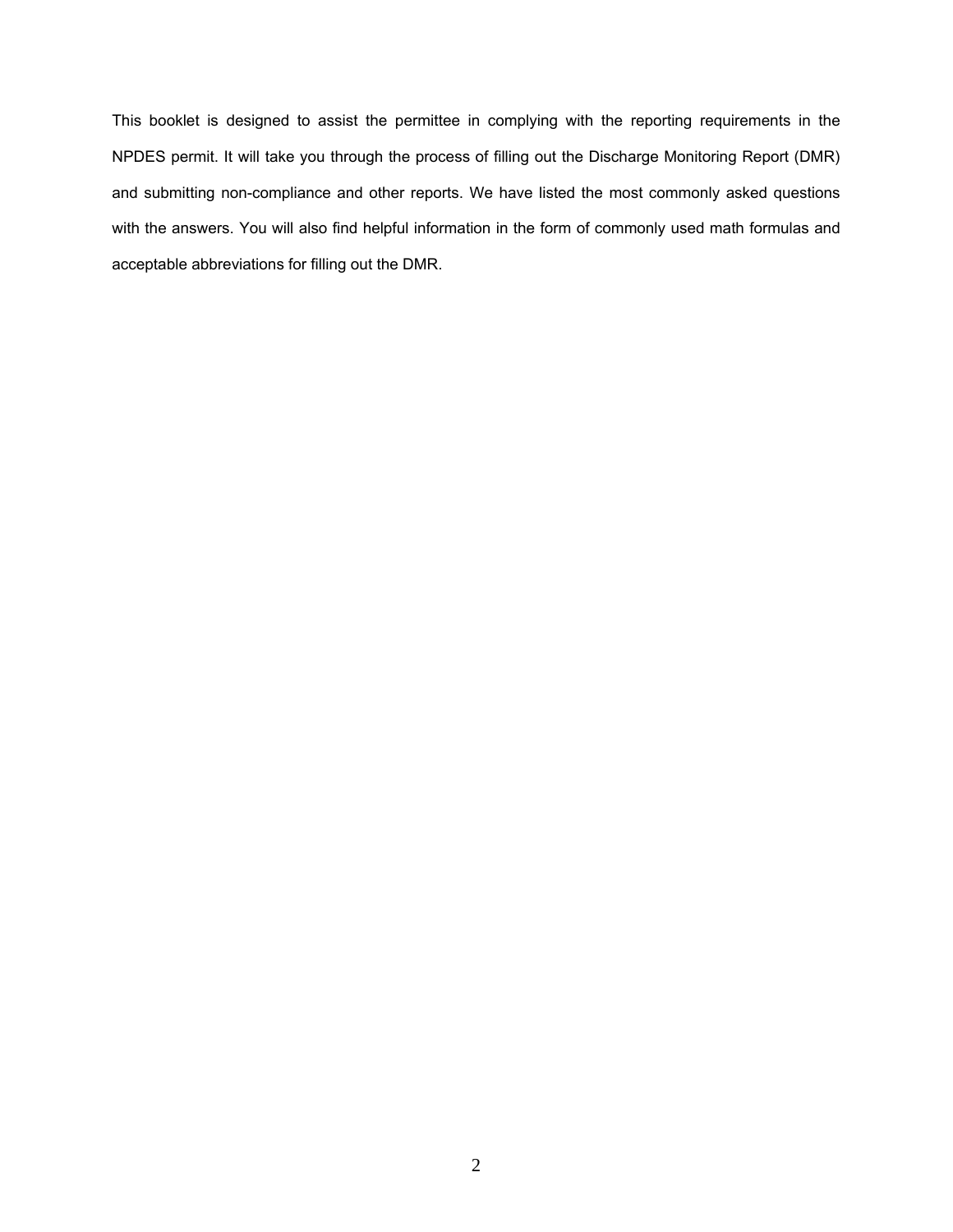#### **PROGRAM AUTHORITY**

Facilities that discharge wastewater to the waters of the State must apply for a National Pollutant Discharge Elimination System (NPDES) permit. Program Authority is in accordance with Sections 301, 302, 308, 402 and 503 of the Federal Water Pollution Control Act of 1972, as amended by the Clean Water Act of 1977 and the Arkansas Water and Air Pollution Control Act (Act 472 of 1949, as amended; Ark. Code Ann. 8-4-101 et seq.) and the regulations issued thereunder. The Permittee is responsible for understanding and meeting all permit requirements and submitting complete, accurate and legible selfmonitoring data.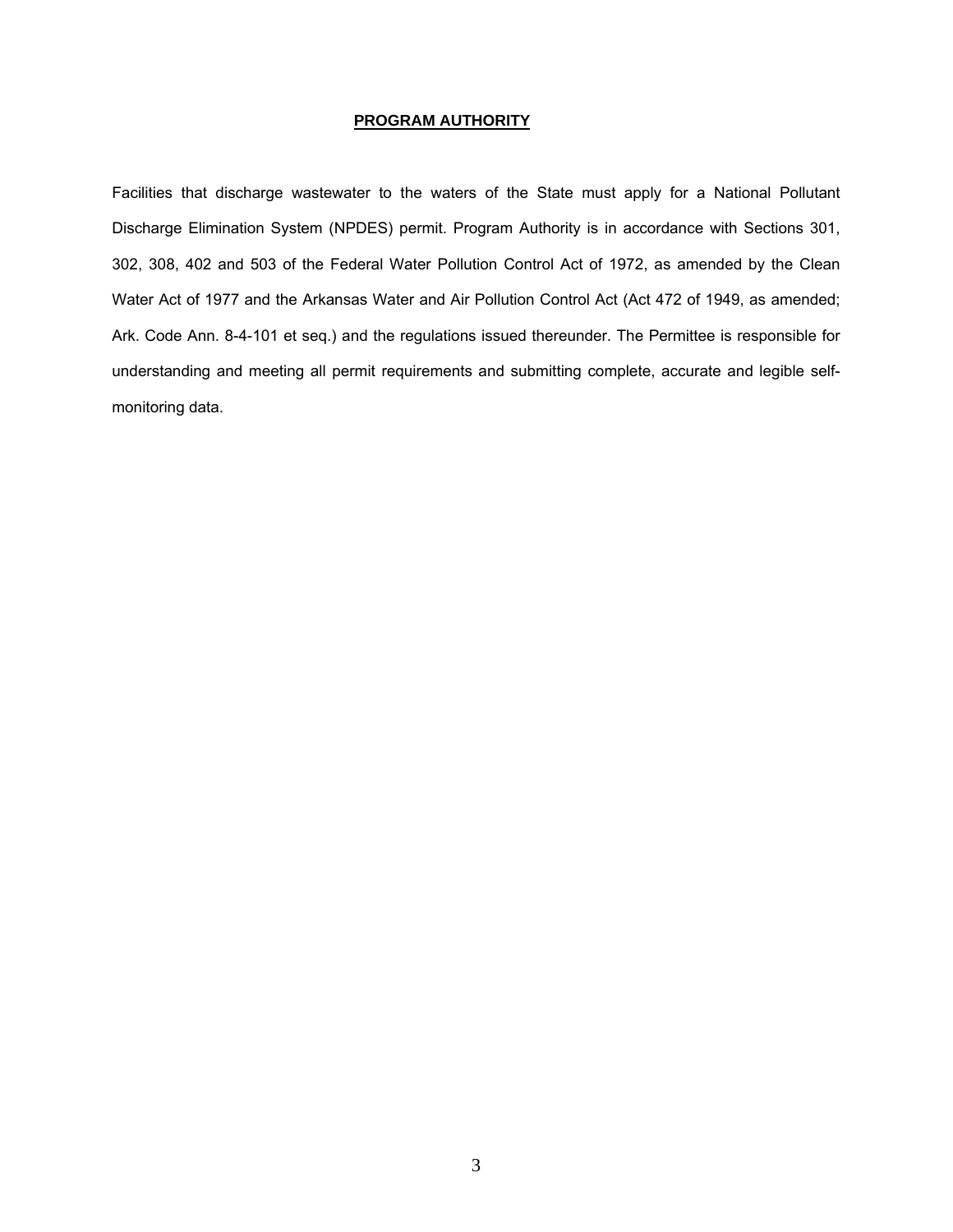## **TABLE OF CONTENTS**

| $\mathbf{I}$ . |                                                               |                                                       |  |  |  |  |  |
|----------------|---------------------------------------------------------------|-------------------------------------------------------|--|--|--|--|--|
| Ш.             |                                                               |                                                       |  |  |  |  |  |
| III.           |                                                               | DMR CALCULATIONS INVOLVING LESS THAN VALUES Page 12   |  |  |  |  |  |
| IV.            |                                                               |                                                       |  |  |  |  |  |
| V.             |                                                               |                                                       |  |  |  |  |  |
| VI.            |                                                               |                                                       |  |  |  |  |  |
| VII.           |                                                               |                                                       |  |  |  |  |  |
| VIII.          |                                                               | SCHEDULES/REPORTS REQUIRED BY PERMIT OR ORDER Page 19 |  |  |  |  |  |
| IX.            |                                                               |                                                       |  |  |  |  |  |
| Χ.             |                                                               |                                                       |  |  |  |  |  |
| XI.            |                                                               |                                                       |  |  |  |  |  |
| XII.           | COMMON ERRORS IN THE COMPLETION AND SUBMITTAL OF DMRs Page 22 |                                                       |  |  |  |  |  |
| XIII.          | COMMON MISTAKES IN CALCULATIONS FOR DMR REPORTING Page 22     |                                                       |  |  |  |  |  |
| XIV.           | <b>TABLES</b>                                                 |                                                       |  |  |  |  |  |
|                | А.                                                            |                                                       |  |  |  |  |  |
|                | В.                                                            |                                                       |  |  |  |  |  |
|                | C.                                                            |                                                       |  |  |  |  |  |
| XII.           | <b>APPENDIX</b>                                               |                                                       |  |  |  |  |  |
|                | А.                                                            |                                                       |  |  |  |  |  |
|                | В.                                                            |                                                       |  |  |  |  |  |
|                | C.                                                            |                                                       |  |  |  |  |  |
|                | D.                                                            |                                                       |  |  |  |  |  |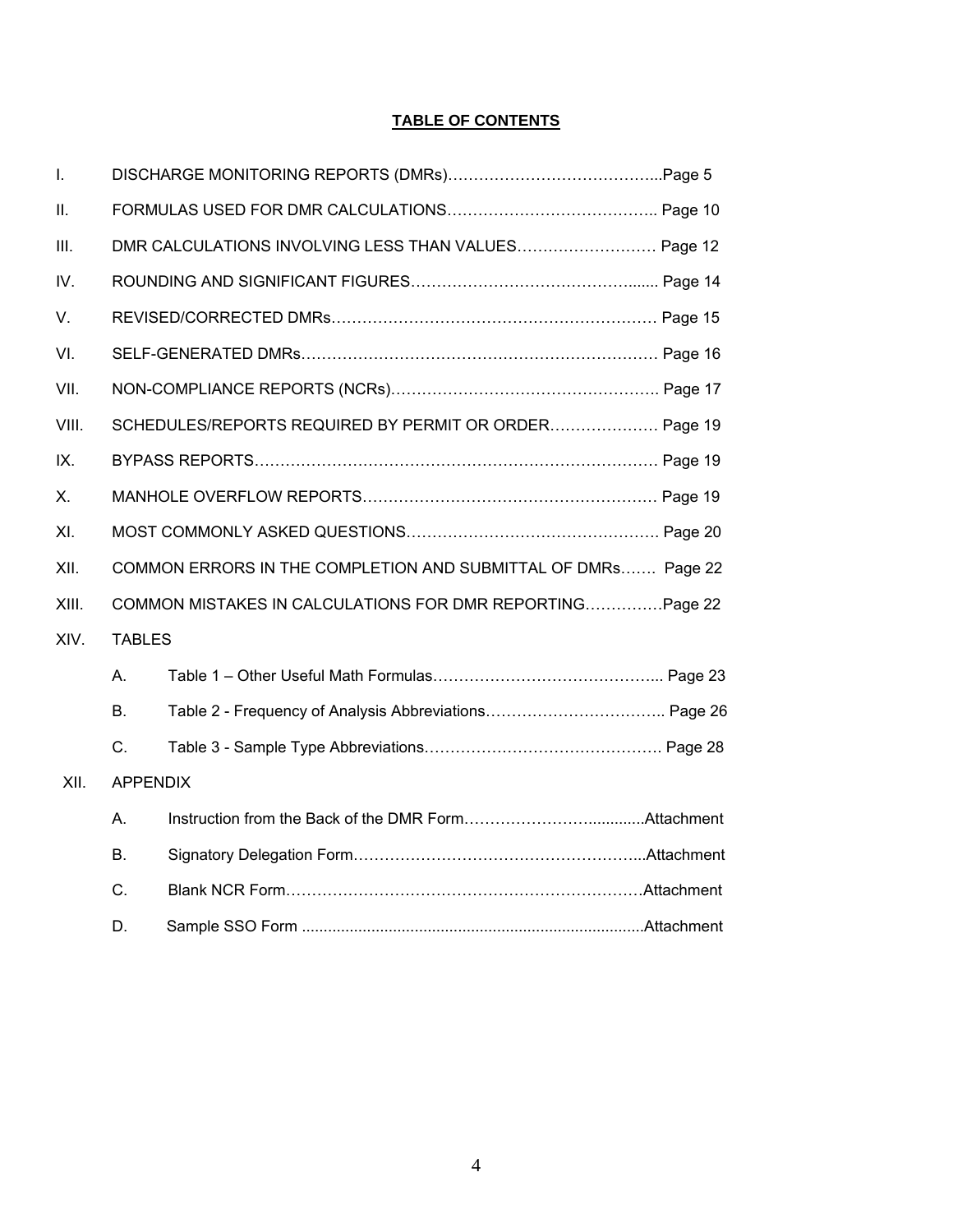#### **DISCHARGE MONITORING REPORTS (DMRS)**

The sample collection and analytical results required by the NPDES Permit must be reported to the Arkansas Department of Environmental Quality, Water Enforcement Branch, 5301 Northshore Drive, North Little Rock, AR. 72218. The reporting of this information is through the submission of Discharge Monitoring Report (DMR) forms (EPA Form 3320-1). DMRs must be submitted to the Department by the th the month following the end of the monitoring period. For example, if the monitoring period specified on the DMR ends on July 31, 2009, then the DMR must be postmarked to the Department by August 25, 2009. The original and one copy of the DMR must be submitted. Please remember a DMR must be submitted even if the facility did not have a discharge during the monitoring period.

It is extremely important that the data reported on the DMR be legible, accurate, and timely. The information on the DMR is entered into the EPA national database. If the information is not accurate and legible, the public may get inaccurate information about the facility. In addition, inaccurate, illegible, and/or late reporting adds to the Department's cost of administering the NPDES Program due to additional processing requirements. Help keep permit fees down by ensuring the DMR is legible, accurate, and submitted on time.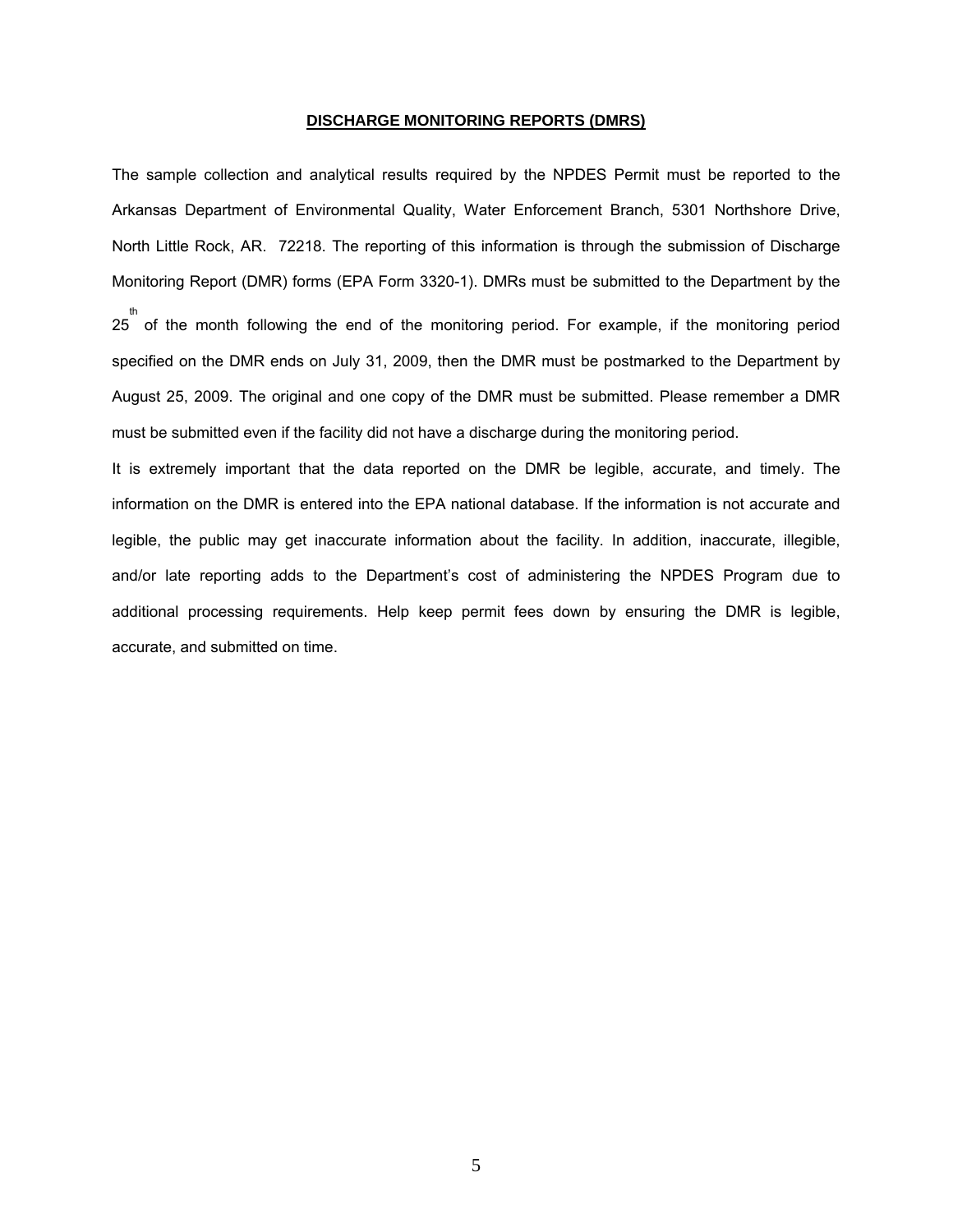## **SEE PAGES 7-9 FOR**

## **FIGURE 1 INSTRUCTIONS FOR**

## **COMPLETION DISCHARGE MONITORING REPORTS (DMRS)**

|                                    |                                        |                                                                              |                                                                                                                                                                                                                                                                                                                                   |                |                         | Figure                             |                                                                       |                                                                        |                                                            |                |                                                |                              |
|------------------------------------|----------------------------------------|------------------------------------------------------------------------------|-----------------------------------------------------------------------------------------------------------------------------------------------------------------------------------------------------------------------------------------------------------------------------------------------------------------------------------|----------------|-------------------------|------------------------------------|-----------------------------------------------------------------------|------------------------------------------------------------------------|------------------------------------------------------------|----------------|------------------------------------------------|------------------------------|
| <b>NAME</b>                        | 1                                      | PERMITTEE NAME/ADDRESS (Include Facility Name/Location if Different)         |                                                                                                                                                                                                                                                                                                                                   |                | $3^{10}$                | DISCHARGE MONIT ORING REPOR T(DMR) | NATIONAL POLLUT ANT DISCHARGE ELIMINA TION SYSTEM (NPDES)<br>$(17-1)$ |                                                                        |                                                            | Form Approved. | OMB No. 2040-0004<br>Approval expires 05-31-98 |                              |
| <b>ADDRESS</b>                     |                                        |                                                                              |                                                                                                                                                                                                                                                                                                                                   |                | <b>PERMIT NUMBER</b>    |                                    | <b>DISCHARGE NUMBER</b>                                               | 6                                                                      |                                                            |                |                                                |                              |
|                                    |                                        |                                                                              |                                                                                                                                                                                                                                                                                                                                   |                | <b>YEAR</b><br>wo       | <b>MONIT ORING PERIOD</b><br>אסד   | <b>YEAR</b><br>MO<br>DX                                               |                                                                        | Check here if No Discharge                                 |                |                                                |                              |
| <b>FACILITY</b><br><b>LOCATION</b> |                                        |                                                                              |                                                                                                                                                                                                                                                                                                                                   | <b>FROM</b>    | (20-21) (22-23) (24-25) | IΟ                                 | $(26-27)$ $(28-29)$ $(30-31)$                                         |                                                                        | <b>NOTE: Read instructions before completing this form</b> |                |                                                |                              |
|                                    | <b>PARAMETER</b><br>(32.37)            |                                                                              | (3 Cerd Only) QUANTITY<br>$(46-53)$                                                                                                                                                                                                                                                                                               | (84-61)        | OR LOADING              | (4 Card Only) QUALITY<br>(38.46)   | (46-53)                                                               | OR CONCENTRA TION<br>$(54 - 61)$                                       |                                                            | NO.<br>EX      | <b>FREQUENCY</b><br>OF                         | <b>SAMPLE</b><br><b>TYPE</b> |
|                                    |                                        |                                                                              | <b>AVERAGE</b>                                                                                                                                                                                                                                                                                                                    | <b>MAXIMUM</b> | UNITS                   | <b>MINIMUM</b>                     | AVERAGE                                                               | <b>MAXIMUM</b>                                                         | UNITS                                                      | $(62 - 63)$    | <b>ANALYSIS</b><br>$(64 - 68)$                 | (69-70)                      |
|                                    |                                        | <b>SAMELE</b><br><b>MEASUREMENT</b>                                          | 8                                                                                                                                                                                                                                                                                                                                 |                |                         |                                    |                                                                       |                                                                        |                                                            | 8A             | 8Β                                             | 8C                           |
|                                    |                                        | <b>PERMIT</b><br><b>REQUIREMENT</b>                                          | 9                                                                                                                                                                                                                                                                                                                                 |                |                         |                                    |                                                                       |                                                                        |                                                            |                |                                                |                              |
|                                    |                                        | <b>SAMPLE</b><br><b>MEASUREMENT</b>                                          |                                                                                                                                                                                                                                                                                                                                   |                |                         |                                    |                                                                       |                                                                        |                                                            |                |                                                |                              |
|                                    |                                        | <b>PERMIT</b><br><b>REQUIREMENT</b>                                          |                                                                                                                                                                                                                                                                                                                                   |                |                         |                                    |                                                                       |                                                                        |                                                            |                |                                                |                              |
|                                    |                                        | <b>SAMPLE</b><br><b>MEASUREMENT</b>                                          |                                                                                                                                                                                                                                                                                                                                   |                |                         |                                    |                                                                       |                                                                        |                                                            |                |                                                |                              |
|                                    |                                        | <b>PERMIT</b><br><b>REQUIREMENT</b>                                          |                                                                                                                                                                                                                                                                                                                                   |                |                         |                                    |                                                                       |                                                                        |                                                            |                |                                                |                              |
|                                    |                                        | <b>SAMPLE</b><br><b>MEASUREMENT</b>                                          |                                                                                                                                                                                                                                                                                                                                   |                |                         |                                    |                                                                       |                                                                        |                                                            |                |                                                |                              |
|                                    |                                        | <b>PERMIT</b>                                                                |                                                                                                                                                                                                                                                                                                                                   |                |                         |                                    |                                                                       |                                                                        |                                                            |                |                                                |                              |
|                                    |                                        | <b>REQUIREMENT</b>                                                           |                                                                                                                                                                                                                                                                                                                                   |                |                         |                                    |                                                                       |                                                                        |                                                            |                |                                                |                              |
|                                    |                                        | <b>SAMPLE</b><br><b>MEASUREMENT</b>                                          |                                                                                                                                                                                                                                                                                                                                   |                |                         |                                    |                                                                       |                                                                        |                                                            |                |                                                |                              |
|                                    |                                        | <b>PERMIT</b>                                                                |                                                                                                                                                                                                                                                                                                                                   |                |                         |                                    |                                                                       |                                                                        |                                                            |                |                                                |                              |
|                                    |                                        | <b>REQUIREMENT</b><br><b>SAMPLE</b>                                          |                                                                                                                                                                                                                                                                                                                                   |                |                         |                                    |                                                                       |                                                                        |                                                            |                |                                                |                              |
|                                    |                                        | <b>MEASUREMENT</b>                                                           |                                                                                                                                                                                                                                                                                                                                   |                |                         |                                    |                                                                       |                                                                        |                                                            |                |                                                |                              |
|                                    |                                        | <b>PERMIT</b><br><b>REQUIREMENT</b>                                          |                                                                                                                                                                                                                                                                                                                                   |                |                         |                                    |                                                                       |                                                                        |                                                            |                |                                                |                              |
|                                    |                                        | <b>SAMPLE</b>                                                                |                                                                                                                                                                                                                                                                                                                                   |                |                         |                                    |                                                                       |                                                                        |                                                            |                |                                                |                              |
|                                    |                                        | <b>MEASUREMENT</b>                                                           |                                                                                                                                                                                                                                                                                                                                   |                |                         |                                    |                                                                       |                                                                        |                                                            |                |                                                |                              |
|                                    |                                        | <b>PERMIT</b><br><b>REQUIREMENT</b>                                          |                                                                                                                                                                                                                                                                                                                                   |                |                         |                                    |                                                                       |                                                                        |                                                            |                |                                                |                              |
|                                    | NAME/TITLE PRINCIP ALEXECUTIVE OFFICER |                                                                              |                                                                                                                                                                                                                                                                                                                                   |                |                         |                                    |                                                                       |                                                                        | <b>TELEPHONE</b>                                           |                | ᇞ                                              |                              |
|                                    | 0                                      |                                                                              | I CRRYTICHNORE PENAL TYCE LA NYTHAT THIS DOCUMENT AND ALL ATTACHMENTS WERE PREPARED.<br>UNDER WORKEOTON OR BUFERVINGN PARCORDANCE WITHARTER DESIGNED TO ABOUR THAT<br>GUALIFIED PERSON OR EUFRAVINGN PROGRAMMO D'ANIJATER EVETEN, OR<br>SIGNIFICANTPENAL TIES FOR SUBMITTING FALSE INFORMATION, INCLUDING THE POSSIBILITY OF PINE |                |                         |                                    | -1                                                                    |                                                                        | 12                                                         |                |                                                |                              |
|                                    | <b>TYPED OR PRINTED</b>                | veem.)                                                                       | under these statutes may include fines up to \$10,000 and or ma                                                                                                                                                                                                                                                                   |                |                         |                                    |                                                                       | <b>SIGNATURE OF PRINCIP ALEXECUTIVE</b><br>OFFICER OR AUTHORIZED AGENT | <b>AREA</b><br>CODE                                        | <b>NUMBER</b>  | MO<br>YEAR                                     | DAY                          |
|                                    |                                        | COMMENTS AND EXPLANA TION OF ANYVIOLA TIONS (Reference all attachments here) |                                                                                                                                                                                                                                                                                                                                   |                |                         |                                    |                                                                       |                                                                        |                                                            |                |                                                |                              |
|                                    |                                        |                                                                              |                                                                                                                                                                                                                                                                                                                                   |                |                         |                                    |                                                                       |                                                                        |                                                            |                |                                                |                              |
| EPAForm 3320-1 (10-96)             |                                        |                                                                              | (REPLACES EP                                                                                                                                                                                                                                                                                                                      |                |                         | AFORM T-40 WHICH MAYNOT BE USED.)  |                                                                       |                                                                        | P                                                          |                | <b>AGE</b>                                     | OF                           |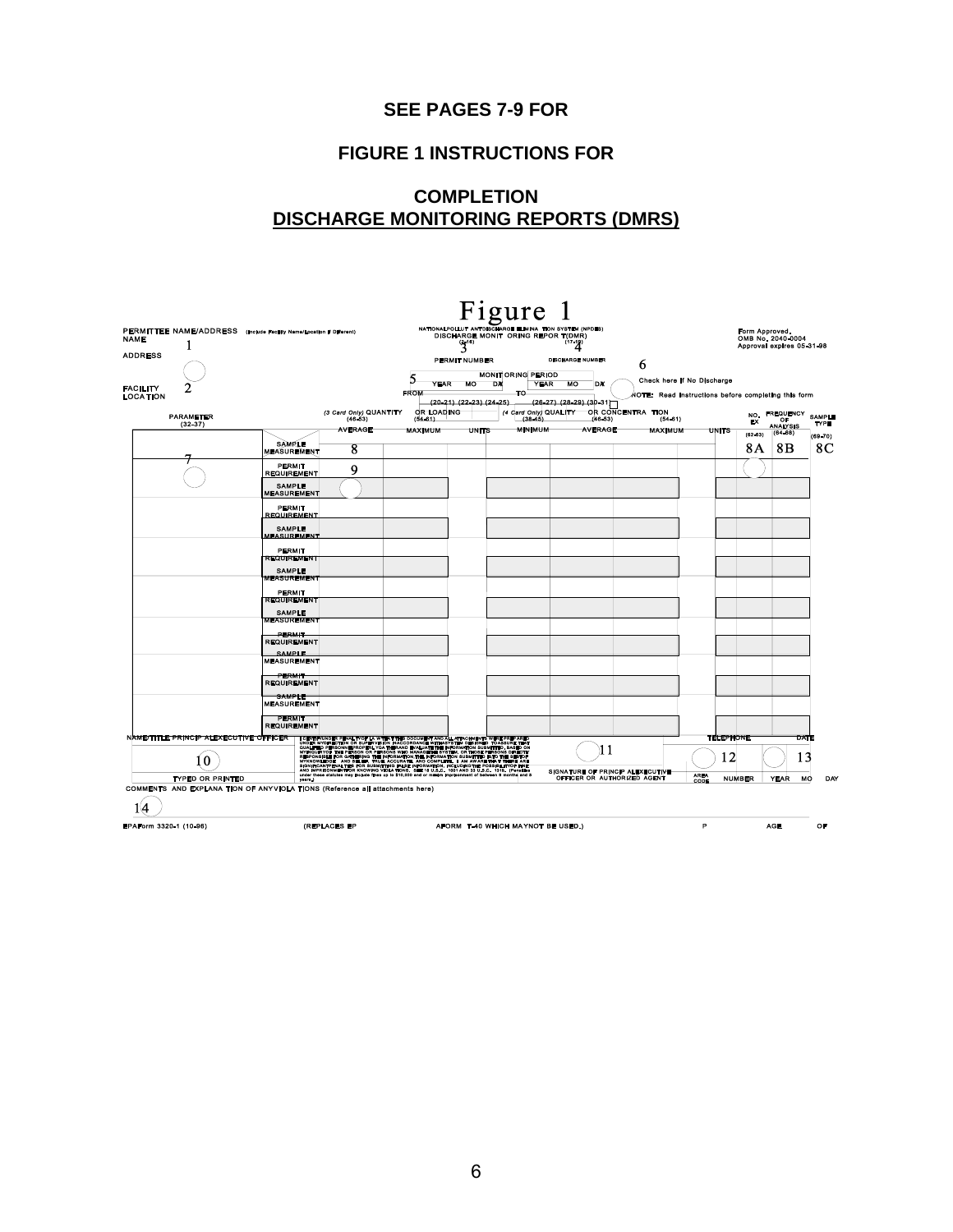#### Instructions for Completion of **DISCHARGE MONITORING REPORTS**  *(Items 1-5, 7 and 9 are already completed on the preprinted DMRs supplied by ADEQ, NPDES Enforcement Branch) See Figure 1 (page 6)*

- 1**. Permittee Name/Address** Name and mailing address of the permittee.
- 2. **Facility/Location** Enter if different from the mailing address.
- 3. **Permit Number** State abbreviation (AR) and permit number as it appears on the NPDES permit, which consists of two alpha and seven numeric characters. In the case of General Permits, the first three characters will be alpha (ARG) with the last six numeric. Municipal Stormwater permits start with the alpha characters, ARS and the General Stormwater permits start with ARR. Finally, the EPA 503 Sludge Permits begin with the alpha characters, ARL.
- 4. **Discharge Number (Outfall Number)** Consists of a combination of four alpha and numeric characters. (EX: 001A, 002Q, 003S, 004Y). In the State of Arkansas, generally the alpha character is used to designate monitoring frequency. For instance:
	- 1. An **A** usually indicates a DMR that has a monthly monitoring period.
	- 2. A **Q** usually indicates a DMR that has a calendar quarter monitoring period.
	- 3. An **F** usually indicates a DMR that has a seasonal quarter monitoring period.
	- 4. An **S** usually indicates a DMR that has a semi-annual monitoring period.
	- 5. A **Y** usually indicates a DMR that has a yearly monitoring period.
	- 6. **B, C, or D** is usually used for conditional monitoring or unusual monitoring periods such as two (2) month monitoring periods.

Some exceptions include, but are not limited to, toxicity testing, stream monitoring, etc. For toxicity testing the first two characters are TX. The last two characters are usually an assigned code used for Agency tracking purposes (EX: TX1A, TX1S, TX1Y). Other discharge number exceptions include SMS (Stream Monitoring Station); SUM (Sum of Multiple Outfalls); NET (Net Total of Multiple Monitoring locations); and INT (Intake Monitoring).

5. **Monitoring Period** - From the first day of the monitoring period through the last day of the monitoring period. The dates should be displayed as YR MO DAY. Applicable monitoring periods will be specified in each permit. Some examples include but are not limited to:

|                        | Yr Mo Day |    | <u>Yr Mo Day</u> |
|------------------------|-----------|----|------------------|
| Monthly $(A)$ -        | 09 01 01  | to | 09 01 31         |
| Quarterly (Q) -        | 09 01 01  | to | 09 03 31         |
| Seasonal Quarter (F) - | 09 02 01  | to | 09 04 30         |
| Semi-annual (S) -      | 09 01 01  | to | 09 06 30         |
| Annual (Y) -           | 09 01 01  | to | 09 12 31         |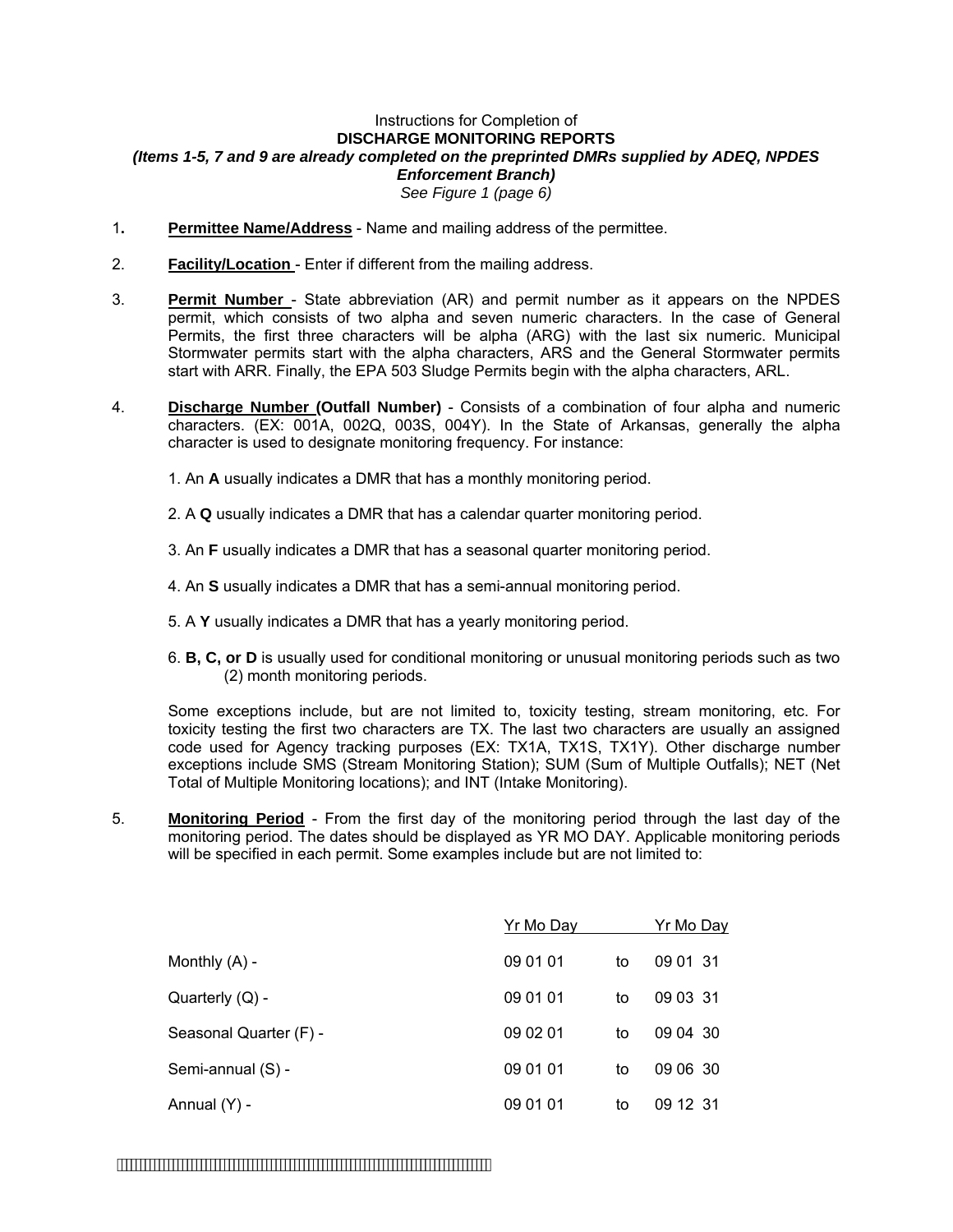- 6. **No Discharge** If facility has no flow/no discharge for a specific outfall and/or monitoring period, "NO DISCHARGE" must be indicated for that outfall and monitoring period. This is accomplished by checking the "No Discharge" block in the upper right portion of the DMR. *Do not check the no discharge block if you had a discharge but failed to collect a sample.*
- 7. **Parameters** Specified in the permit as effluent characteristics for each discharge number (outfall), one parameter per box. Each box must display the parameter name and corresponding STORET code number. (EX: BOD (00310), pH (00400), TSS (00530), Flow (50050)). The parameters and monitoring locations should be displayed on the DMR form in numeric order by STORET code number.
- 8. **Sample Measurement** Sample measurement data for each parameter under "Quantity or Loading" or "Quality or Concentration" in accordance with permit limitations. Be sure to report the sample measurement in the units indicated in the Units column on the preprinted DMR. The measurement units (lbs/day, mg/l, su, etc) are as specified in the permit. It may be necessary to do calculations to convert data to the units required in the permit. "30-Day Average" is an arithmetic average (geometric average for bacterial parameters) of all sample measurements for each parameter obtained during the monitoring period. A Monthly Average is an arithmetic average weighted by flow of all sample measurements for each parameter obtained during the monitoring period. "Maximum" and "Minimum" are normally the highest and lowest measurements obtained during the monitoring period.
	- A. No. EX (Number of Exceedances) Total of *sample measurements* that exceed the *daily maximum, daily minimum, 7-day (weekly) average permit limit. DO NOT include monthly* average or daily average violations in this field. If none, enter "0". Permittees with continuous pH, or temperature monitoring requirements should consult the permit for what constitutes an exceedance and report accordingly.
	- B. Frequency of Analysis **Actual** frequency of analysis used during the monitoring period; the minimum requirement is as specified in the permit. Enter "CONT" for continuous monitoring, "01/07" for one day per week, "01/30" for one day per month, "01/90" for one day per quarter, etc. Some examples are included in **TABLE 2**.
	- C. Sample Type **Actual** sample type used during monitoring period. Enter "GRAB" for individual sample, "COMP24" for 24-hour composite, "CONTIN" for continuous monitoring. Some examples are included in **TABLE 3**.
- 9. **Permit Requirement** Effluent limitations for each parameter as specified in the permit are displayed on the DMR under "Quantity" or "Loading" and/or "Quality" or "Concentration". Monitoring requirements for frequency of analysis and sample type as specified in the permit are also displayed. The DMR must reflect the most current monitoring and reporting requirements.
- 10. **Name/Title Principal Executive Officer or Authorized Agent** See the permit for qualifications of Principal Executive Officer and signature authorization.
- 11. **Signature** Original legible signature in blue ink of authorized Principal Executive Officer or Authorized Agent. Every page of the DMR must have an original signature in blue ink. The Department will not accept a faxed signature, a copied signature, a stamped signature, or a scanned signature.

In the event a revised or corrected DMR is necessary, an original authorized signature and date of signature is required on each page. The words "**CORRECTED COPY"** should be clearly visible on each page of the form.

12. **Telephone** - Telephone number of Principal Executive Officer.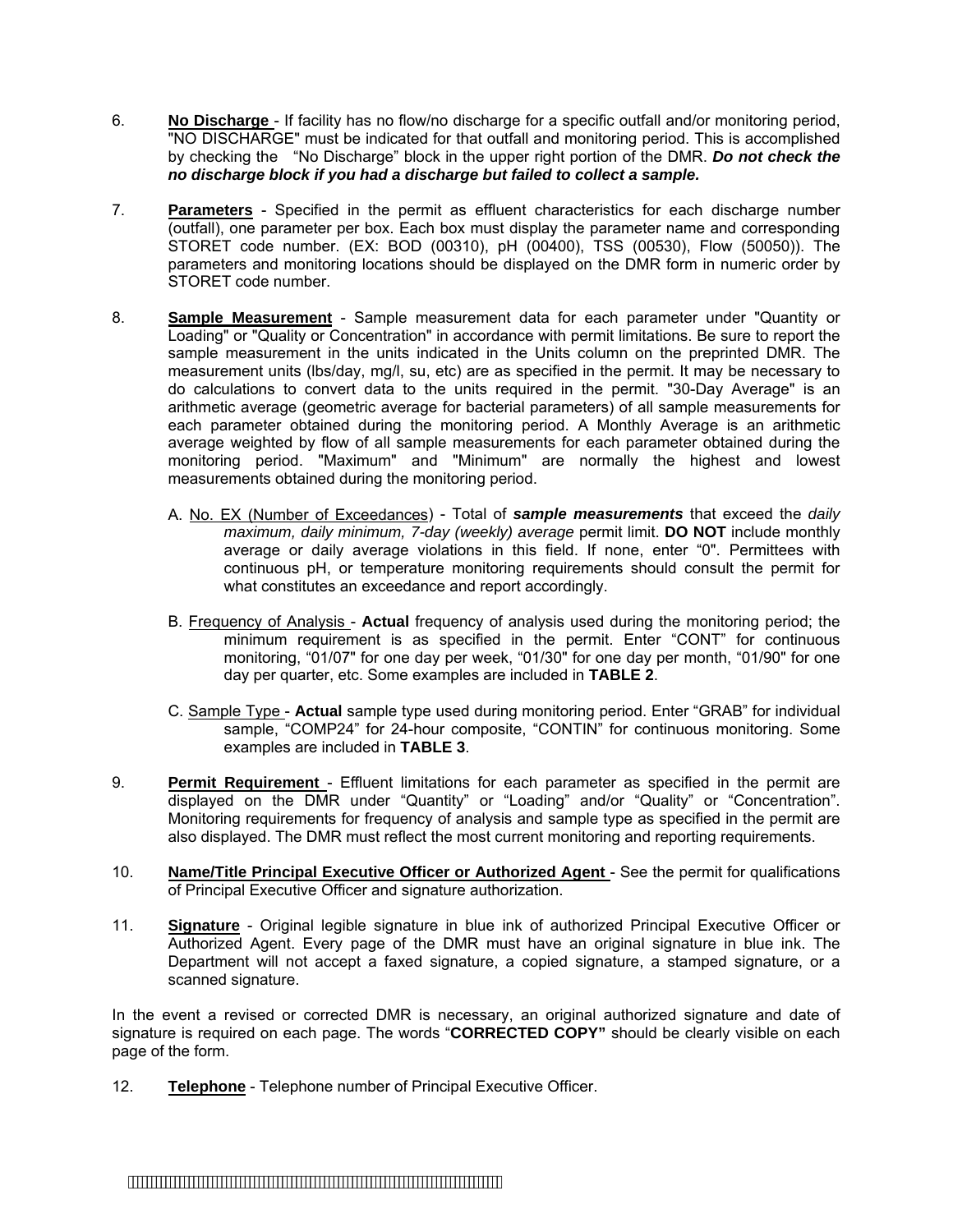- 13. **Date Actual date** of signature certifying authenticating data submitted on DMR.
- 14. **Comments** Normally contains preprinted clarifications of permit requirements or reporting **instructions**

**NOTE:** The results of any additional monitoring of parameters at the location(s) designated in the permit, using approved analytical methods, must be included on the DMR (see Part III.C.6 of permit). This includes flow values collected by the contract laboratory when collecting the sample.

**ADDITIONAL NOTE:** NPDES Permittees that use contract laboratory services for sampling and/or analysis must include the name and address of the contract laboratory on the DMR form. The contract laboratory must be certified by the State of Arkansas Laboratory Certification Program. A complete list of certified laboratories and approved parameters can be found on the ADEQ web page or can be requested from the Technical Services Department. The web page address for certified laboratories is:

#### **http://www.adeq.state.ar.us/techsvs/labcert.htm**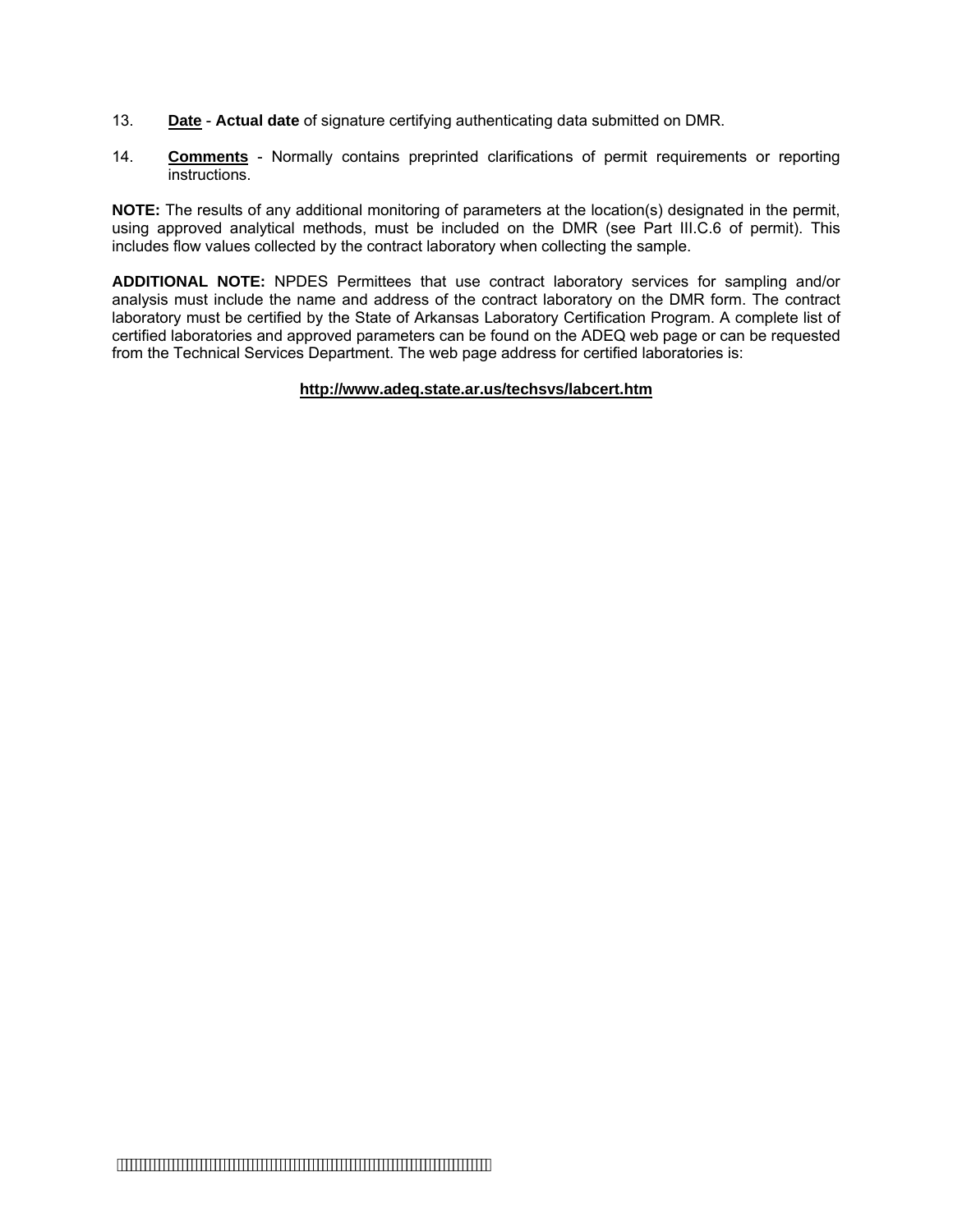#### **Formulas Used for DMR Calculations and Examples:**

#### 1. **Loading Calculation:**

(Concentration in mg/l or ppm)  $x$  (Flow in MGD)  $x$  (8.34) = lbs of pollutant

Example: Flow on date or time of sample collection = 0.500 mgd  $BOD = 10$  mg/l  $(10)$  x  $(0.50)$  x  $(8.34)$  = 41.7 lbs of BOD

#### 2. **Monthly Average Loading Calculation:**

 $(L1 + L2 + L3 + \dots LN) =$  Loading Average N

Where  $L =$  the calculated loading for a sample day  $N =$  the number of samples

Example: 1st sample day - flow 0.50 mgd, BOD 10 mg/l 2nd sample day - flow 0.60 mgd, BOD 15 mg/l 3rd sample day - flow 0.40 mgd, BOD 5 mg/l

L =  $(0.5 \text{ mgd})$   $(10 \text{ mg/l})$   $(8.34)$  = 41.7 lbs

 $L_2^1$  = (0.6 mgd) (15 mg/l) (8.34) = 75.06 lbs

 $L_{3} = (0.4 \text{ mgd}) (5 \text{ mg/l}) (8.34) = 16.68 \text{ lbs}$ 

 $(41.7 \text{ lbs} + 75.06 \text{ lbs} + 16.68 \text{ lbs}) = 44.48 \text{ lbs}$ 3

#### **3. 30 Day Average Calculation:**

$$
\frac{(C1 + C2 + C3 + \dots CN)}{N} = C_{avg}
$$

Where C = concentration of sample N = number of samples

Example: 1st sample day - BOD 10 mg/l 2nd sample day - BOD 15 mg/l 3rd sample day - BOD 5 mg/l

 $(10 \text{ mg/l} + 15 \text{ mg/l} + 5 \text{ mg/l}) = 10 \text{ mg/l}$ 3

#### 4. **Monthly Average Concentration\***

$$
\frac{(C1F1 + C2F2 + C3F3 + CNFN)}{C}
$$

$$
L^{\text{-}} \circ
$$
 **FLOW WEIGHTED AVERAGE**

$$
(F_1 + F_2 + F_3
$$
  $\cdots$   $F_N$ )

Where C = concentration of sample  $F =$  discharge flow on the day or time of sample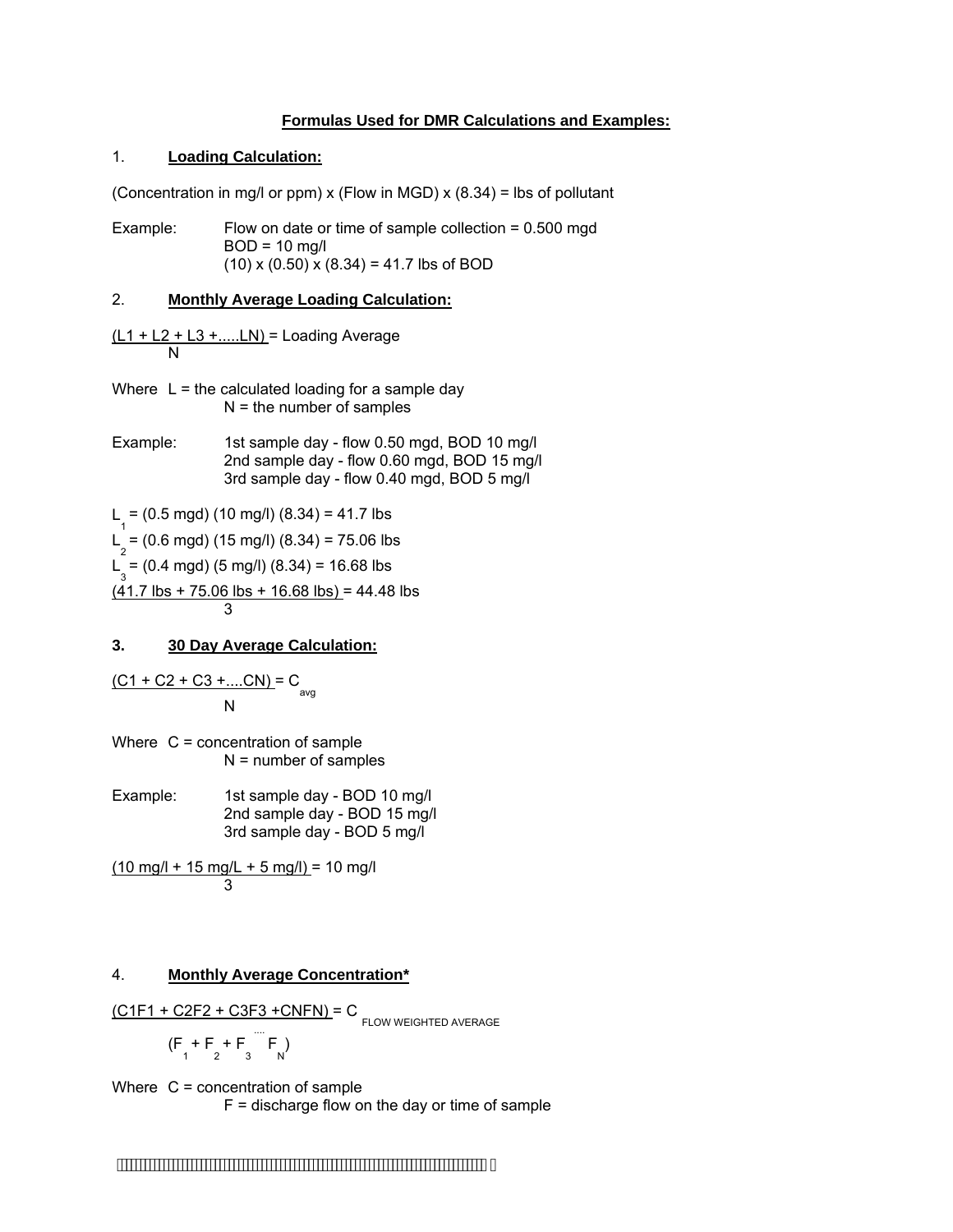Example: 1st sample day - flow 0.50 mgd, BOD 10 mg/l 2nd sample day - flow 0.60 mgd, BOD 15 mg/l 3rd sample day - flow 0.40 mgd, BOD 5 mg/l

 $[(10 \text{ mg/}]/(0.5 \text{ mg}) + (15 \text{ mg/}))/(0.6 \text{ mg}) + (5 \text{ mg/}))/(0.4 \text{ mg})] =$ (.5 mgd + .6 mgd + .4 mgd)

(5 + 9 + 2) = **12.16 mg/l** - reported on DMR as <12.2 mg/l (*see significant figures, page 14)*  1.5

#### 5. **Geometric Mean for Fecal Coliform:**

Log(FCB1) + Log(FCB2) + Log(FCB3) +.... Log(FCBN) = Log avg

**No. 1996 No. 1996** 

Antilog(Log<sub>avg</sub>) = Geometric Mean

- Where Log(FCB) = the logarithm of the fecal coliform colony count N = Number of samples
- Example: 1st sample day FCB 100 colonies/100 ml 2nd sample day - FCB 1000 colonies/100 ml 3rd sample day - FCB 275 colonies/100 ml

 $Log(100) = 2$  $Log(1000) = 3$ Log  $(275) = 2.44$  $7.44/3 = 2.48$ 

Antilog (2.48) = 302 colonies/100 ml

**\* Most Permits effective after March 31, 2004 have had the flow weighting component removed from the definition of monthly average concentration and will be calculated in the same manner as 30-day average.** 

 $\mathcal{L}$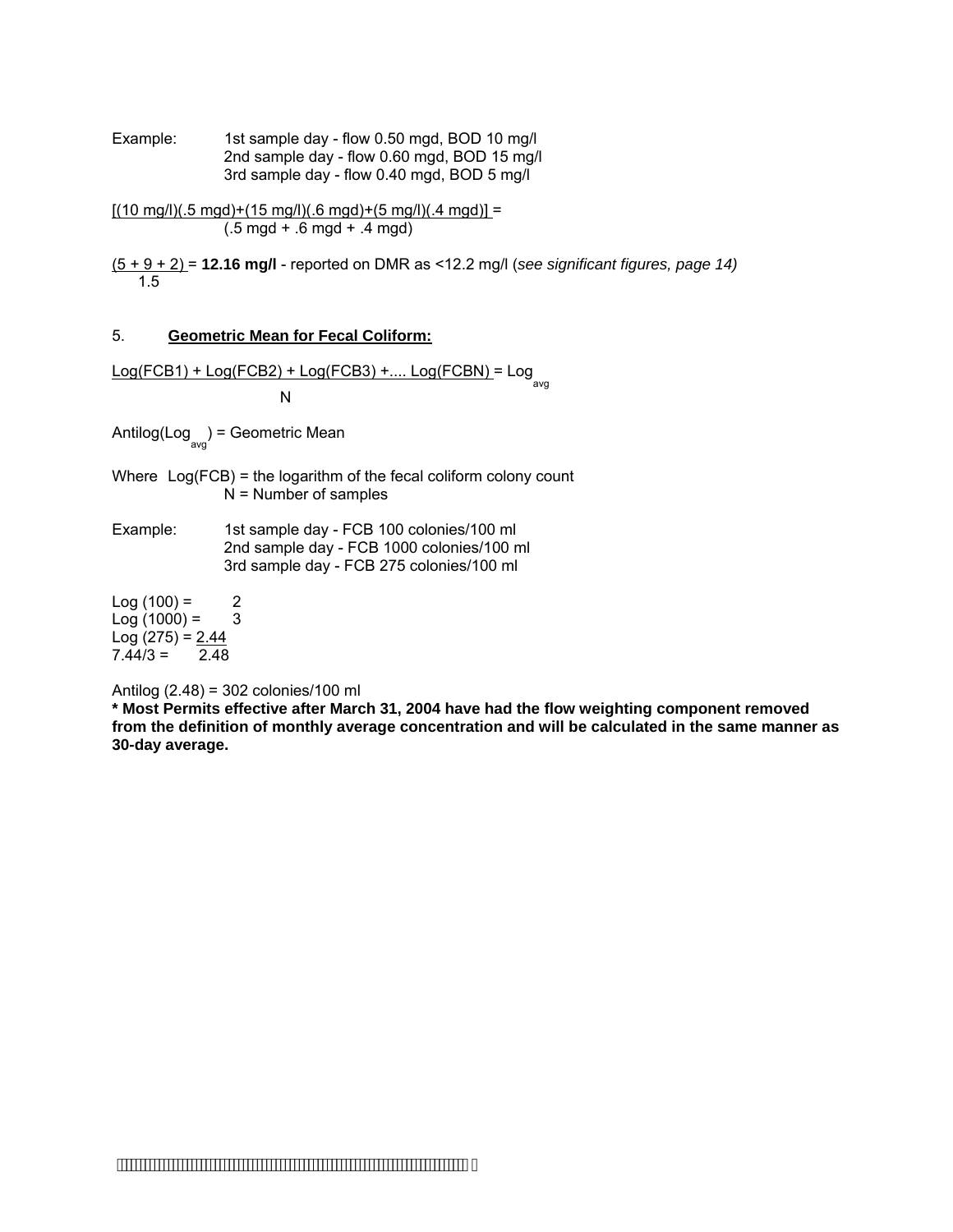#### **DMR CALCULATIONS INVOLVING LESS THAN VALUES**

One of the more frequently asked questions is, How do I use less than values in the DMR calculations? The answer to the question depends upon your permit. Some permits in Part II have specific language that under certain conditions allows less than values to be considered as zero. This language is most commonly associated with toxic pollutants not conventional pollutants. Otherwise for DMR calculations using an analytical result that is less than the detection limit, the permittee will use the reported detection limit in the calculation and place the less than symbol  $($   $)$  on the results. Below are some examples:

#### **Monthly Average Concentration With Less Than Value**

$$
\frac{(C1F1 + C2F2 + C3F3 + \dots CNFN)}{(F_1 + F_2 + F_3 \cap F_N)} = C_{\text{FLOW WEIGHTED AVERAGE}}
$$

- Where  $C =$  concentration of sample  $F =$  discharge flow on the day or time of sample
- Example: 1st sample day flow 0.50 mgd, BOD 10 mg/l 2nd sample day - flow 0.60 mgd, BOD 15 mg/l 3rd sample day - flow 0.40 mgd, BOD **<5 mg/l**

[(10 mg/l)(.5 mgd)+(15 mg/l)(.6 mgd)+(**<5 mg/l**)(.4 mgd)] = (.5 mgd + .6 mgd + .4 mgd)

(5 + 9 + **<2**) **<12.16 mg/l** - reported on DMR as <12.2 mg/l (*see significant figures, page 16)*  1.5

#### **Loading Calculation With Less Than Value**

(Concentration in mg/l or ppm) x (Flow in MGD) x  $(8.34)$  = lbs of pollutant

Example: Flow = 0.500 mgd BOD <**5** mg/l

(**<5**) x (0.50) x (8.34) **<20.8** lbs of BOD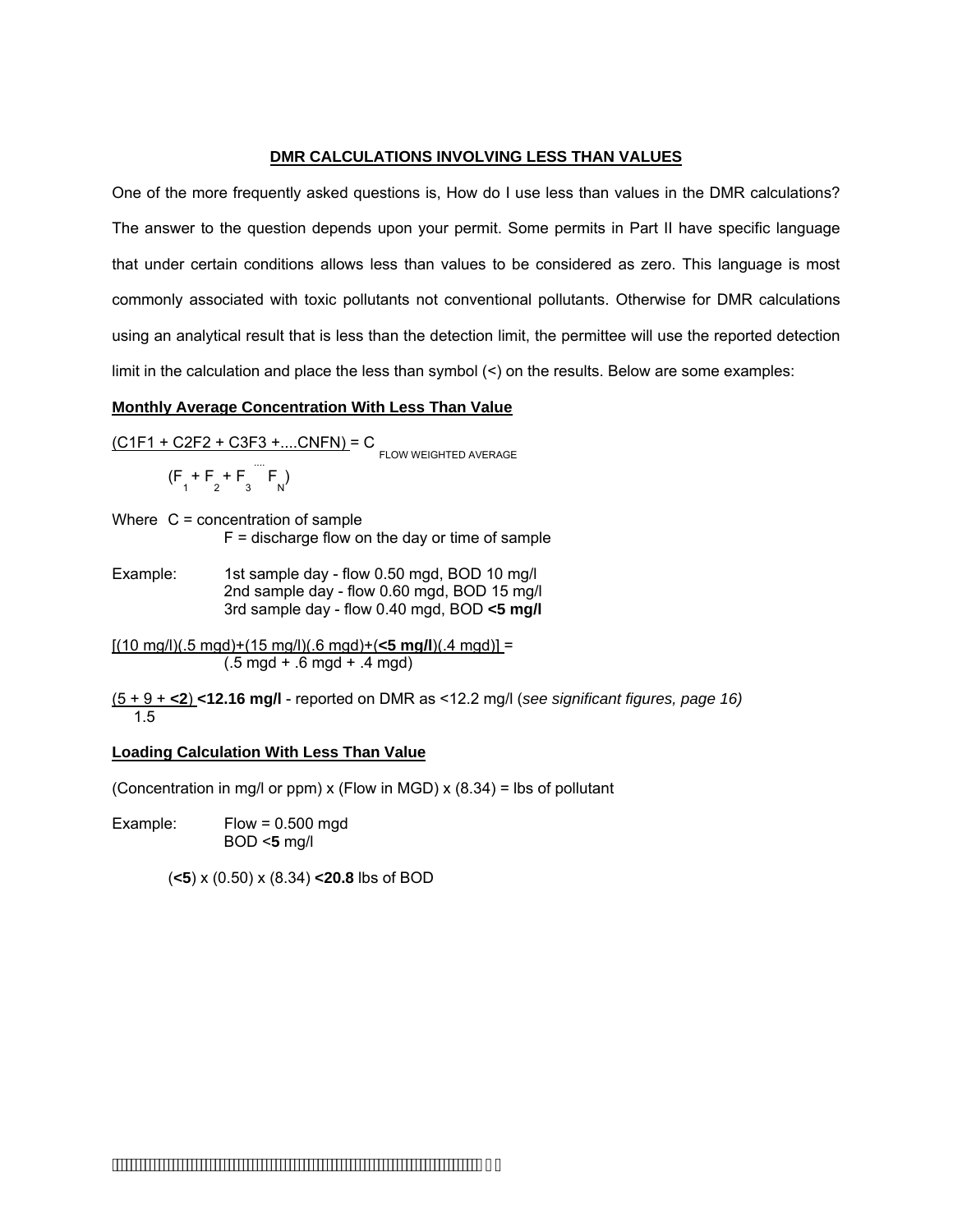#### **Geometric Mean for Fecal Coliform With Less Than Value**

Log(FCB1) + Log(FCB2) + Log(FCB3) +.... Log(FCBN) = Log avg N

Antilog(Log<sub>avg</sub>) = Geometric Mean

- Where Log(FCB) = the logarithm of the fecal coliform colony count  $N =$  Number of samples
- Example: 1st sample day FCB **<1colonies**/100 ml 2nd sample day - FCB 1000 colonies/100 ml 3rd sample day - FCB 275 colonies/100 ml

 $Log(**1**) = 0$  $Log(1000 = 3)$ Log  $(275) = 2.44$  $5.44/3 = 1.81$ 

Antilog (1.81) **< 65 colonies**/100 ml

#### **ANY LESS THAN VALUE THAT EXCEEDS AN EFFLUENT LIMIT IS A PERMIT VIOLATION.**

• **EXAMPLE: If the permit limit is 30 mg/l and the calculated value is <31 mg/l, then an effluent violation has occurred and a noncompliance report is required.**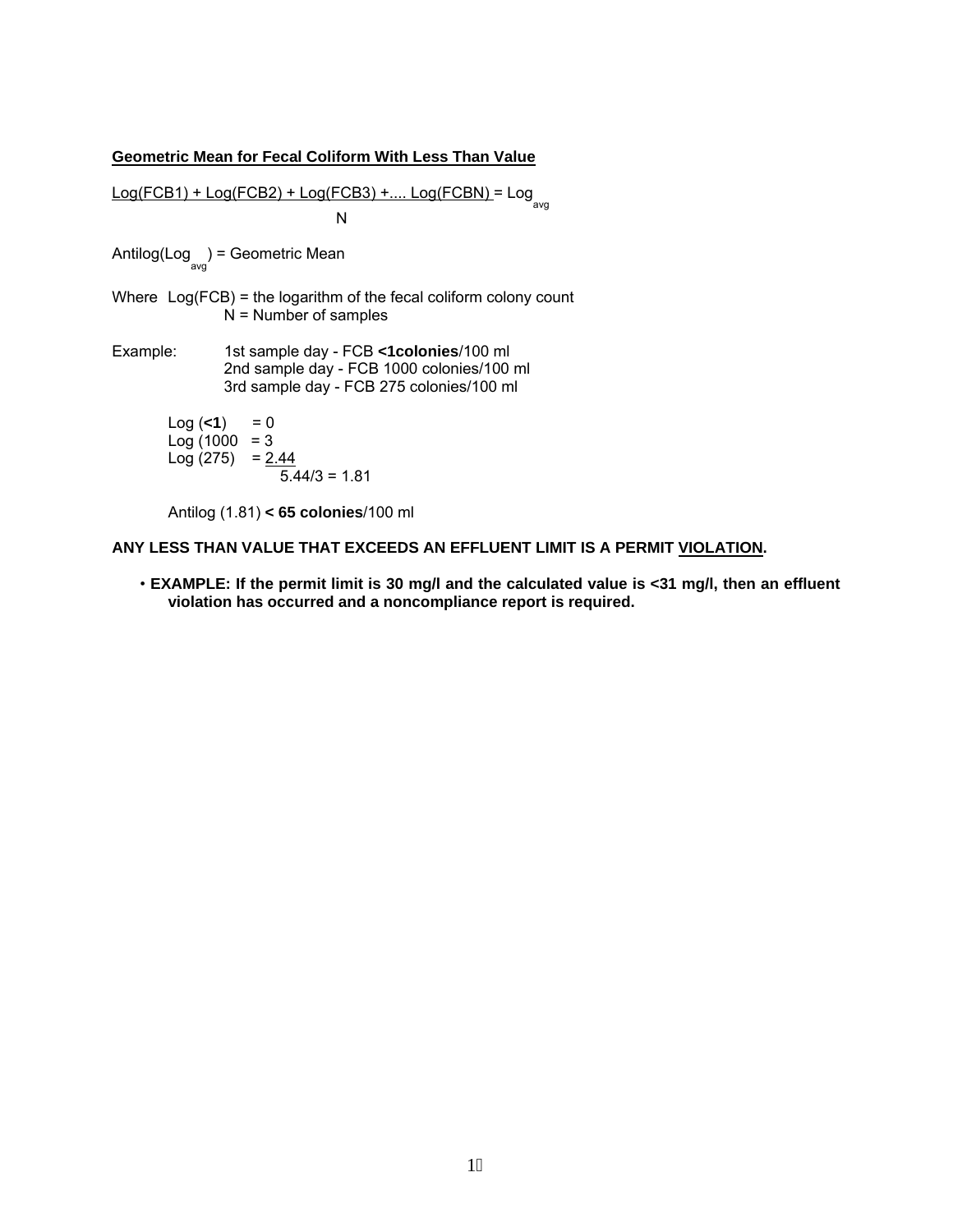#### **ROUNDING AND SIGNIFICANT FIGURES**

**ROUNDING** - Values from one (1) through four (4) shall be rounded down, values from five (5) through nine (9) shall be rounded up.

**SIGNIFICANT FIGURES** - The issue of how many places to the right of the decimal must be reported on the DMR has been the subject of much debate. While many of the arguments are valid for statistical and/or analytical purposes, **for reporting purposes** conventional pollutant concentrations shall be reported as follows:

- 1. BOD, CBOD, TSS, nitrogen as ammonia, DO and COD shall be reported to nearest tenth of a mg/l. For example a calculated BOD value of 20.23 mg/l shall be reported as 20.2 mg/l.
- 2. Fecal Coliform Bacteria shall be reported to the nearest whole number. For example a calculated 30-day geometric mean of 120.6 col/100 ml shall be reported as 121 col/100 ml.
- 3. pH shall be reported to the tenth of a S.U. For example, a pH of 7.72 S.U. shall be reported as 7.7 S.U.
- 4. Other pollutants shall be reported to the level of resolution of the analytical method.
- 5. LOADING Loading values shall be reported to the level contained in the permit. For example a loading limit of 5.3 pounds shall be reported to the tenth of a pound.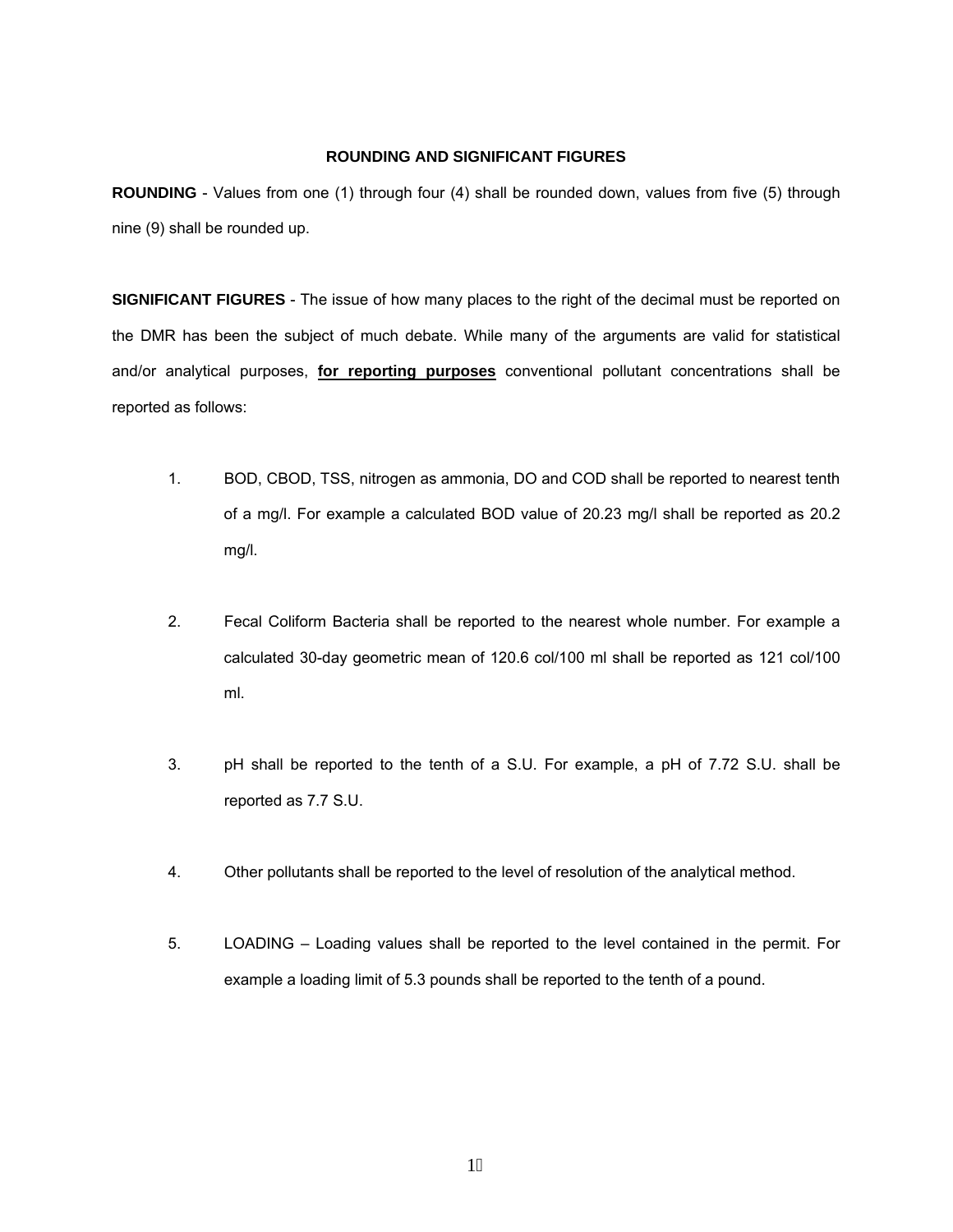#### **REVISED/CORRECTED DMRS**

Sometimes it will be necessary for the facility to submit a revised or corrected DMR either because the Agency has requested it or the facility has discovered an error. Some reasons for submitting a revision/correction are:

- 1. Missing original or unauthorized signature
- 2. Monthly average improperly calculated
- 3. Missing sample measurements
- 4. Parameters not reported
- 5. Loading measurements not correctly calculated
- 6. Missing Frequency of Analysis, Sample Type and/or Number of Excursions

When a revised/corrected DMR is submitted, it **must**:

- 1. Have an **original authorized signature in blue ink**. Signatures from a copy, stamp, or computer scanner are not acceptable.
- 2. Date of new signature
- 3. Be clearly marked as a "**CORRECTED COPY"** DMR
- 4. The corrected information on the DMR should be highlighted or otherwise indicated.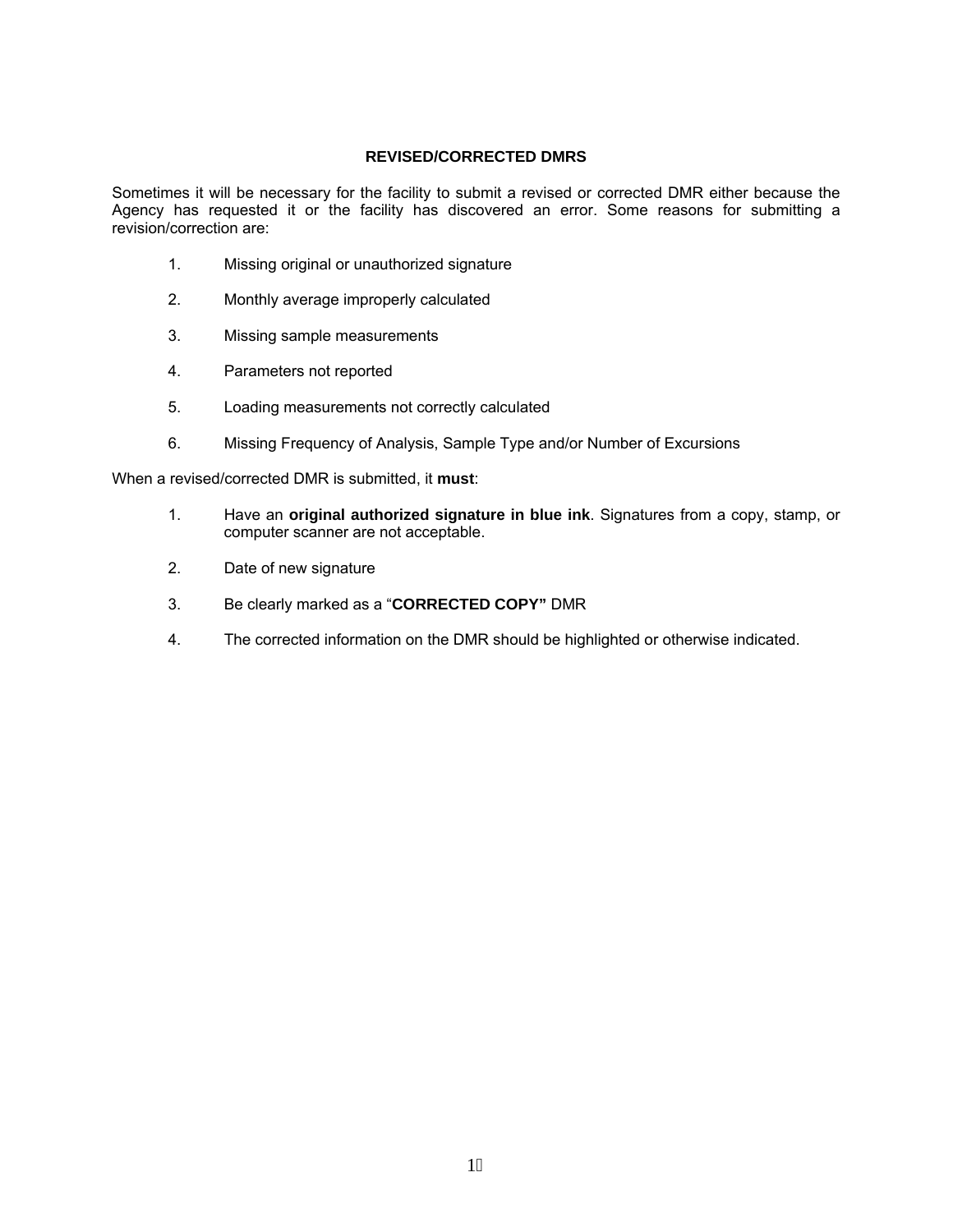#### **SELF-GENERATED DMR FORMS**

The State of Arkansas does not currently allow the permittee to self-generate DMRs except on a temporary basis. Allowing the permittee to self generate DMRs would require additional administration of the NPDES Enforcement's review process since each self generated DMR would have to be crosschecked with the permit. The Department will allow self-generated DMRs only as a temporary measure when preprinted DMRs are not available. **Prior approval is required to use self-generated DMRs on a temporary basis**.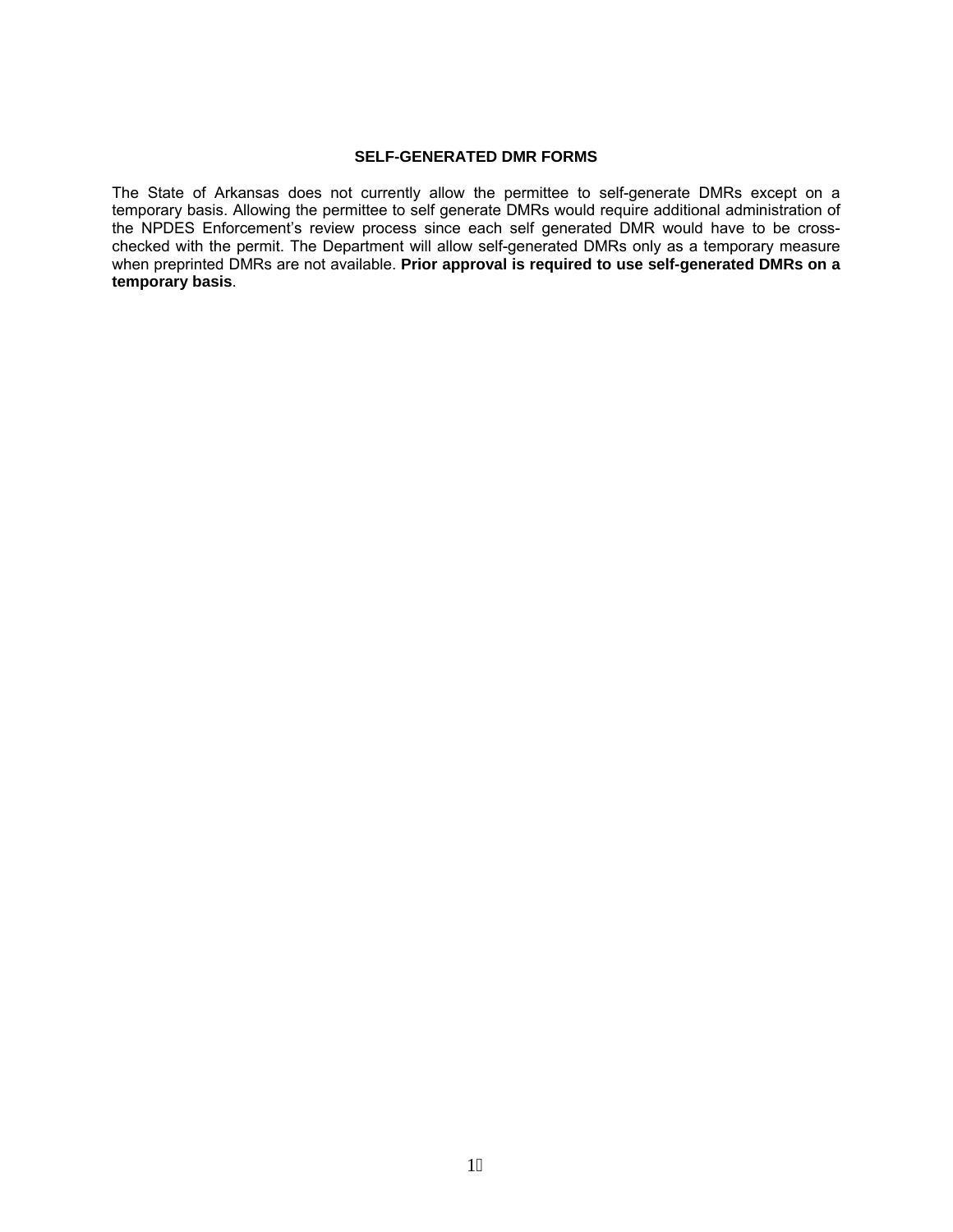#### **NONCOMPLIANCE REPORTS (NCRs)**

The Permittee shall report any instances of noncompliance with their permit. See your permit for specific requirements for reporting anticipated non-compliance, 24-hour reporting of conditions which may endanger health and the environment (via phone, email or fax) and other noncompliance which must be reported. A noncompliance report (NCR) must be submitted for any violation reported on the DMR. An NCR must include the following information as indicated on Figure 2, SAMPLE NON-COMPLIANCE REPORT:

- A. a description of the violations,
- B. the reason for the violations,
- C. the duration of the violations,
- D. the corrective action being taken to eliminate the violations,
- E. the compliance date or expected compliance date,
- F. an original signature of the cognizant official.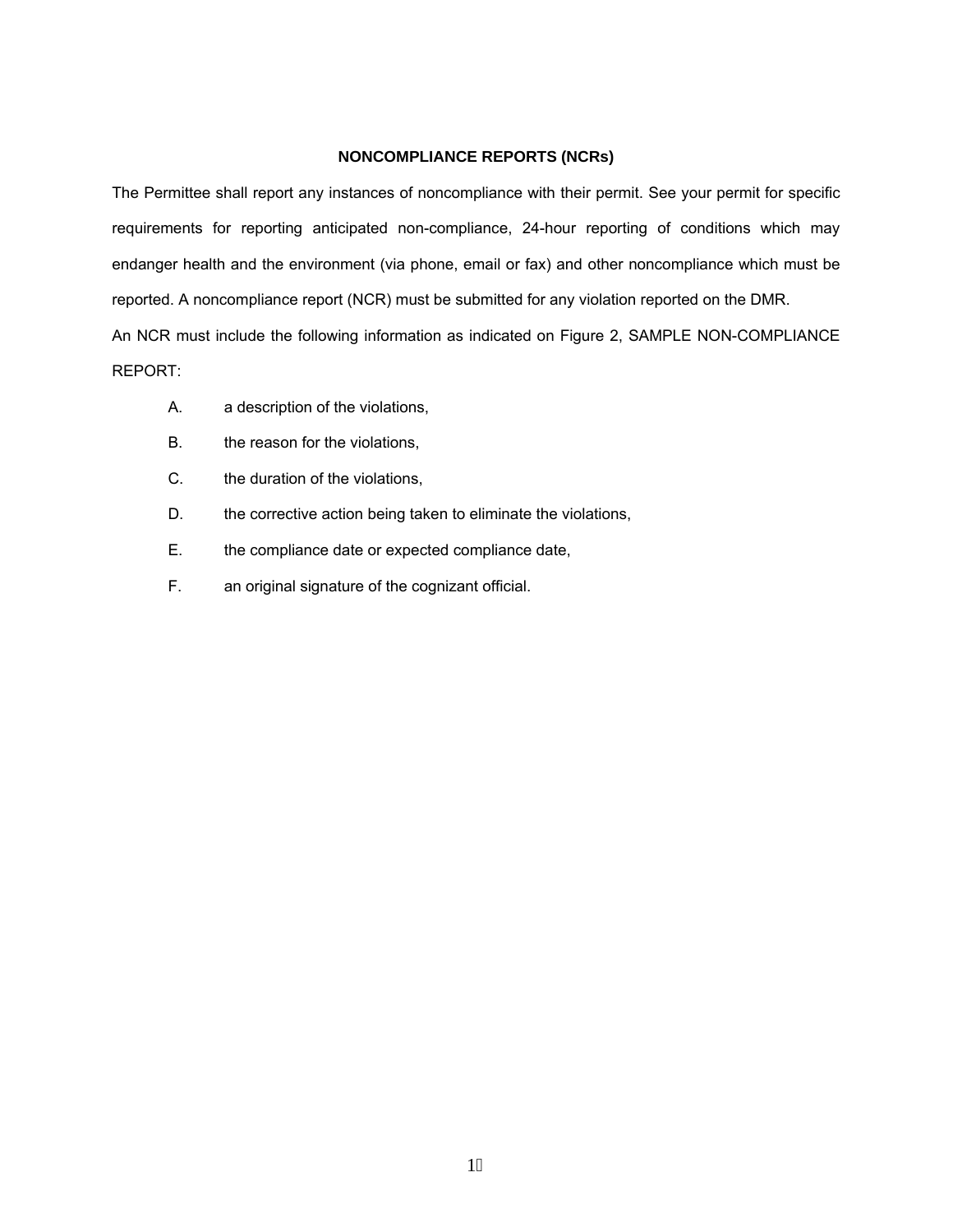## **SAMPLE NON-COMPLIANCE REPORT**

#### **Permit Number:**

**Facility Name: Month/Year: Month** 

|                                                                  | <b>Authorized Signature/Date:_</b> |                             |                                                                                                                                                                                                                                                                                                                                                                                                                                                                                                                                                                                                                              |                                                                          |                                                                          |  |  |
|------------------------------------------------------------------|------------------------------------|-----------------------------|------------------------------------------------------------------------------------------------------------------------------------------------------------------------------------------------------------------------------------------------------------------------------------------------------------------------------------------------------------------------------------------------------------------------------------------------------------------------------------------------------------------------------------------------------------------------------------------------------------------------------|--------------------------------------------------------------------------|--------------------------------------------------------------------------|--|--|
| <b>Type of Violation</b><br>(Avg/Max, Bypass)<br>Overflow, Etc.) | Permit<br>Limit                    | Date of<br><b>Violation</b> | <b>Duration of</b><br>Viol.                                                                                                                                                                                                                                                                                                                                                                                                                                                                                                                                                                                                  | <b>Cause of Violation</b>                                                | <b>Corrective Action or Other Narrative</b>                              |  |  |
| <b>EXAMPLE:</b><br>TSS, daily max 67 mg/l                        | $45 \text{ mg/l}$                  | 3/16/00                     | 1 day                                                                                                                                                                                                                                                                                                                                                                                                                                                                                                                                                                                                                        | <b>Failure of sludge pump</b>                                            | Repaired pump, wasted sludge                                             |  |  |
| TSS, daily max 63 mg/l                                           | $45 \text{ mg/l}$                  | 3/21/00                     | 1 day                                                                                                                                                                                                                                                                                                                                                                                                                                                                                                                                                                                                                        | <b>Hydraulic overload due to</b><br>inflow and infiltration              | The City is currently implementing an<br>SSES and I&I reduction program. |  |  |
| TSS, mo. avg. 43 mg/l                                            | $30 \text{ mg/l}$                  | March 00                    | <b>Month</b>                                                                                                                                                                                                                                                                                                                                                                                                                                                                                                                                                                                                                 | <b>Failure of sludge pump</b><br>and hydraulic<br>overloading due to I&I | See above                                                                |  |  |
|                                                                  |                                    |                             |                                                                                                                                                                                                                                                                                                                                                                                                                                                                                                                                                                                                                              |                                                                          |                                                                          |  |  |
|                                                                  |                                    |                             | I CERTIFY UNDER PENALTY OF LAW THAT I HAVE PERSONALLY<br>EXAMINED AND AM WITH THE INFORMATION SUBMITTED HEREIN; AND<br>BASED ON MY INQUIRY OF THOSE INDIVIDUALS IMMEDIATELY<br>RESPONSIBLE FOR OBTAINING THE INFORMATION, I BELIEVE THE<br>SUBMITTED INFORMATION IS TRUE, ACCURATE, AND COMPLETE. I AM<br>AWARE THAT THERE ARE SIGNIFICANT PENALTIES FOR SUBMITTING<br>FALSE INFORMATION, INCLUDING THE POSSIBILITY OF FINE AND<br>IMPRISONMENT. SEE 18 U.S.C 1001 AND 33 U.S.C. 1319. (Penalties<br>under these statutes may includes fines up to \$10,000 and or maximum<br>imprisonment of between 6 months and 5 years.) |                                                                          |                                                                          |  |  |

**Figure 2**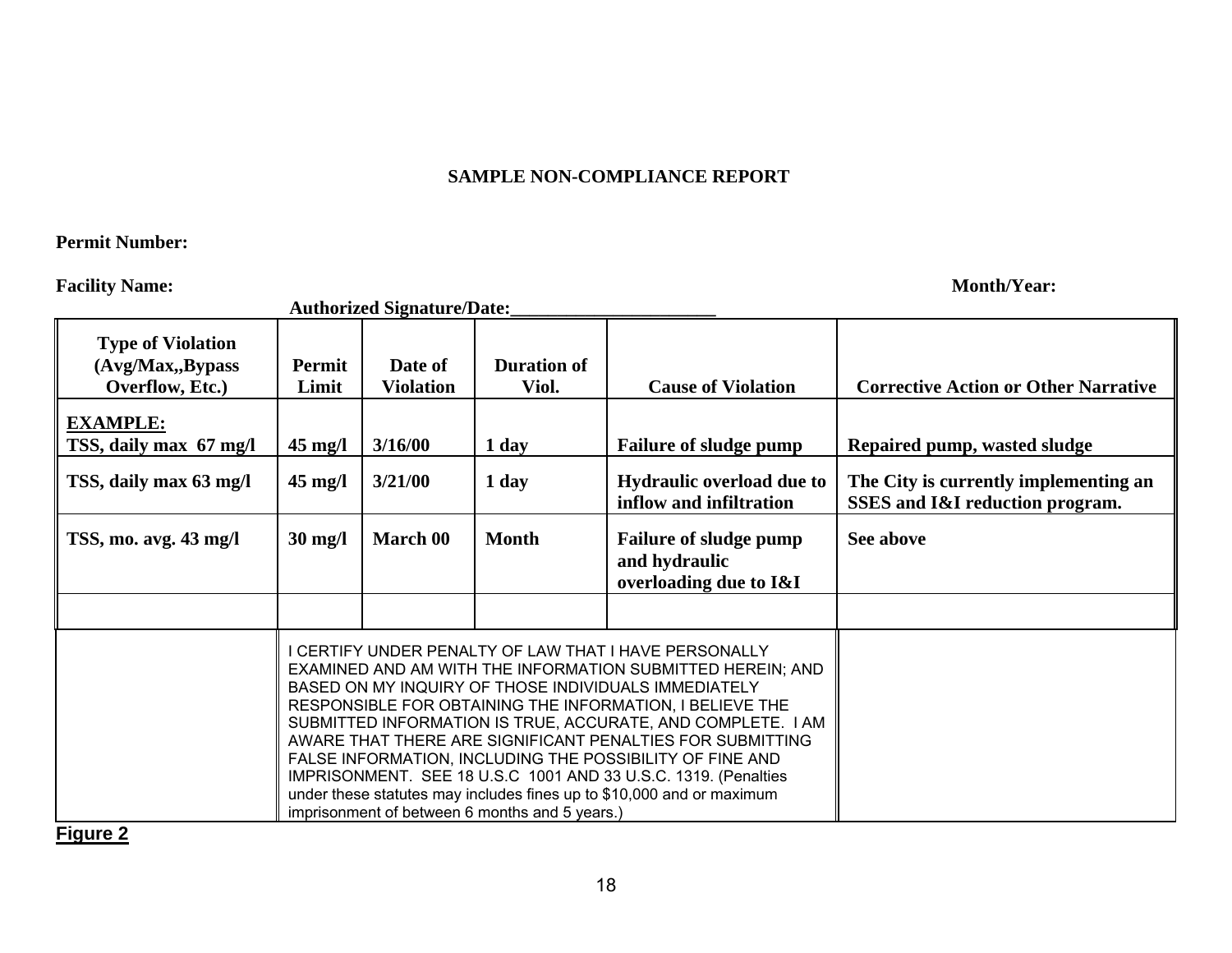#### **SCHEDULES/REPORTS REQUIRED BY PERMIT AND/OR ADMINISTRATIVE ORDERS**

In addition to DMRs and non-compliance reports (NCRs), the permit or administrative order may contain additional reporting provisions with specific reporting requirements. These specific provisions could include compliance schedule progress reports, pretreatment requirements, toxicity, sludge and stormwater reports. The actual completion date of any schedules activity must be included in the submitted report and the report is due within fourteen (14) days of completion of the scheduled activities. Any report which indicates non-compliance with a scheduled event should include the reason for the delay and whether it will effect the remaining scheduled events. For specific reporting dates and requirements, see Part III, Section D of the NPDES permit.

#### **BYPASS REPORTS**

Arkansas NPDES Permit requires any bypass of treatment be reported to the Department within 24 hours of becoming aware of the bypass. This notice must be made by telephone, email, or fax. The 24 hour notice must include the following information:

- A. a description of the noncompliance (bypass);
- B. the period of noncompliance including the exact date and time of the noncompliance; and
- C. steps taken to eliminate and prevent reoccurrence of the noncompliance.

The Department cannot accept faxed or emailed follow up reports because the permit requires all NPDES reports to be signed by the cognizant official and the signature must be an original. **Faxed copies and other forms of signature reproduction are not acceptable.**

#### **MANHOLE OVERFLOW REPORTS**

All municipal permits have a requirement to report manhole overflows to the Department monthly in tabular format. The requirement can be found in Part II of the NPDES Permit. Specifically, the permit states:

*The Permittee shall report all overflows with the Discharge Monitoring Report (DMR) submittal. These reports shall be summarized and reported in tabular format. The summaries shall include: the date, time, duration, location, estimated volume, cause of overflow, observed environmental impacts from the overflow, action taken to address the overflow and ultimate discharge location if not contained (e.g., storm sewer system, ditch, tributary). Overflows which endanger health or the environment shall be orally reported to this Department (Enforcement Branch of the Water Division), within 24 hours from the time the Permittee becomes aware of the circumstance.*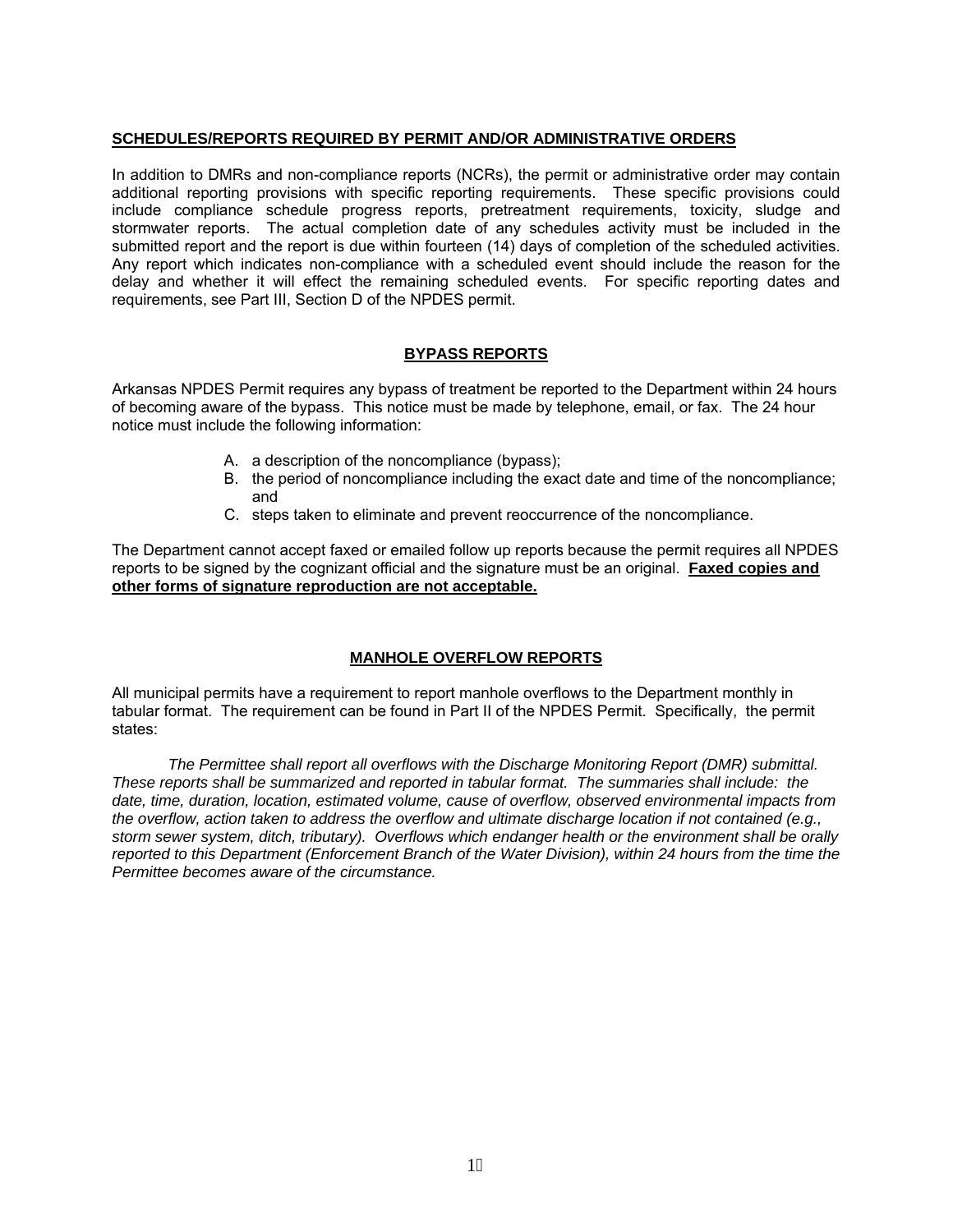#### **MOST COMMONLY ASKED QUESTIONS**

#### **1. HOW DO I REPORT "TOO NUMEROUS TO COUNT" COLIFORM SAMPLES?**

*Fecal Coliform samples that are "too numerous to count" must be reported as a greater (>) than value on the DMR form. A greater (>) than value reported on the DMR exceeds the permit limit and is considered a permit violation*.

#### **2. HOW DO I COUNT NUMBER OF EXCEEDANCES?**

*Exceedances for DMR reporting are the number of sample measurements that exceed a daily maximum, daily minimum, 7-day average, or instantaneous limit (pH and dissolved oxygen). Just count each sample measurement that is a violation of the daily maximum, daily minimum, 7-day average, or instantaneous limit and enter the number in the NO. EX. column.* 

*DO NOT INCLUDE 30-DAY AVERAGES, DAILY AVERAGES, OR MONTHLY AVERAGES AS EXCEEDANCES ON DMR. It is obvious if you have exceeded an average measurement since you report the one average measurement on the DMR. Daily maximum, daily minimum, 7-day average, or instantaneous limit measurements only require the highest or lowest sample value during the monitoring period be reported on the DMR. Therefore, the number of exceedances (No.Ex.) column is designed to inform the Department of other samples which exceeded the daily maximum, daily minimum, 7-day average, or instantaneous limit. The individual violations should be detailed in the required noncompliance report*.

#### **3. HOW DO I CALCULATE AND REPORT 7-DAY AVERAGES?**

*A 7-day average is an arithmetic average of the samples collected during a calendar week. In the State of Arkansas, the 7-day week ends on Saturday, and therefore, the 7 day average must be reported in the month in which the Saturday falls. For example, August 1, 2009, is a Saturday. Samples collected from July 25, 2009 through July 31, 2009, should be averaged and reported as a 7-day average during the month of August since the Saturday of the week falls in August. The samples collected during July 25 through July 31 will be included with the other July samples for the purpose of reporting the monthly average in July. Only the highest 7-day average during the month will be reported on the DMR.*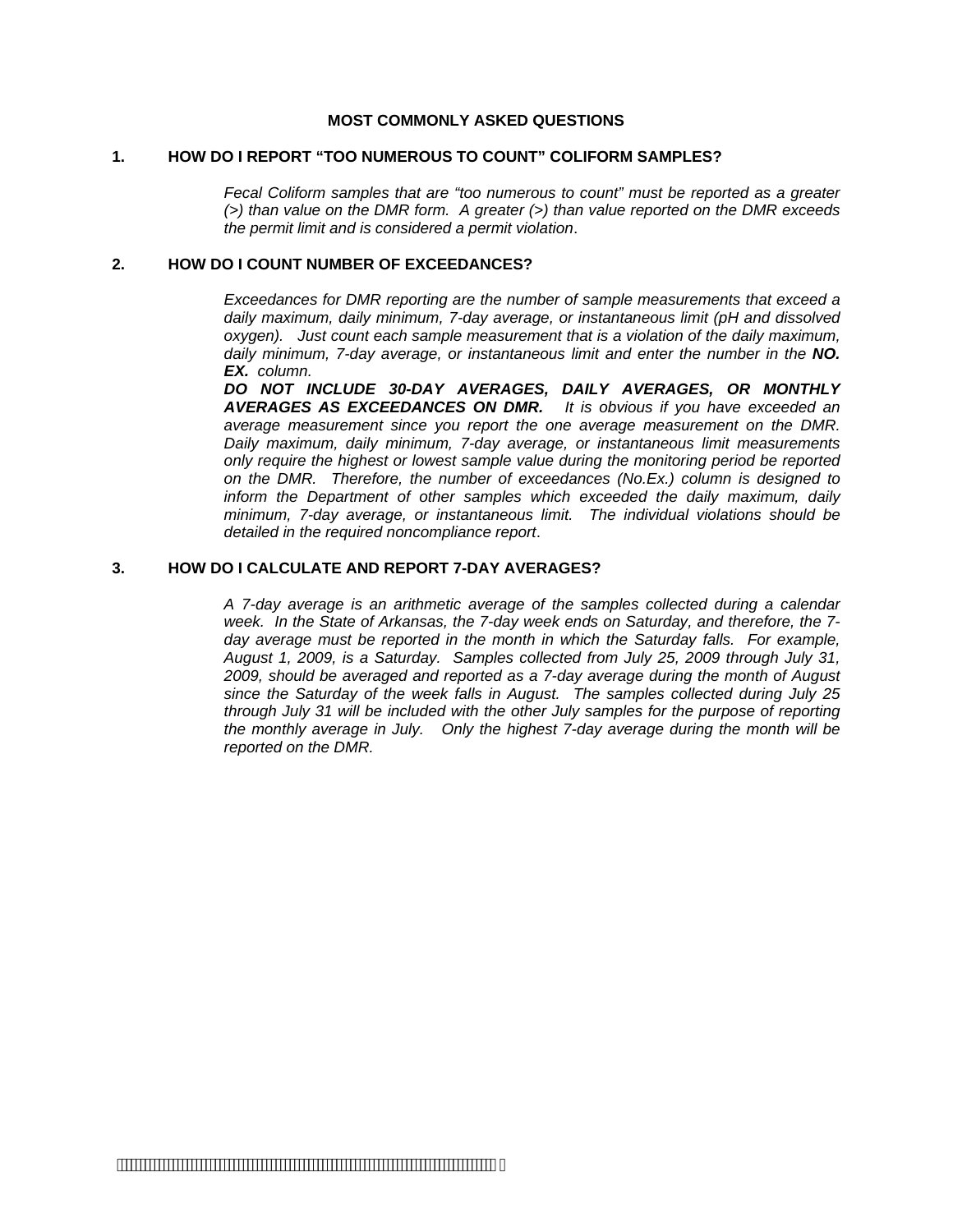#### **4. WHO CAN SIGN A DMR?**

*The NPDES Permit and EPA regulation 40CFR122 are very specific about who can sign any NPDES required report including DMRs. The authorized signatory official (also known as cognizant official) is the individual who signs the permit application and must meet the requirements contained in the permit (mayor, corporate officer, etc.). The authorized signatory official can delegate signatory authority to another person provided that the individual is responsible for the overall operation of the facility and this authorization must be made in writing and on file at ADEQ. ADEQ has developed a form to facilitate signatory delegation which can be found in the Appendix.* 

#### **5. DO I HAVE TO SIGN EACH PAGE OF MY DMR?**

*Yes. Each page must be signed in blue ink and dated. If any revisions are submitted, the revised page must also have an original signature in blue ink and new signature date*.

#### **6. HOW MANY COPIES OF THE DMR DO I SUBMIT TO THE DEPARTMENT?**

*You must submit the original and one copy to the Department. The original is the official file copy and the copy is routed to the Enforcement Administrator for review.* 

#### **7. I RECEIVED A LETTER FROM EPA TELLING ME THAT THE STATE HAS NPDES AUTHORITY. DO I HAVE TO SEND ANY MORE REPORTS TO EPA?**

*Once you have received a letter from EPA transferring enforcement authority for your facility to an approved NPDES state, you no longer need to send DMRs, non-compliance reports, or other reports to EPA, unless you receive a specific request or action from EPA. The NPDES Program in Arkansas has not been delegated authority for the 503 Sludge Program. 503 Sludge DMRs with the permit number starting "ARL" must be submitted to EPA* 

#### **8. DO I NEED TO SUBMIT A DMR IF THERE IS "NO DISCHARGE" DURING THE MONITORING PERIOD?**

*Yes, a DMR must be submitted even if there is "No Discharge". The DMR has a "NO DISCHARGE" block in the upper right portion of the form which is checked instead of including the required analytical data.*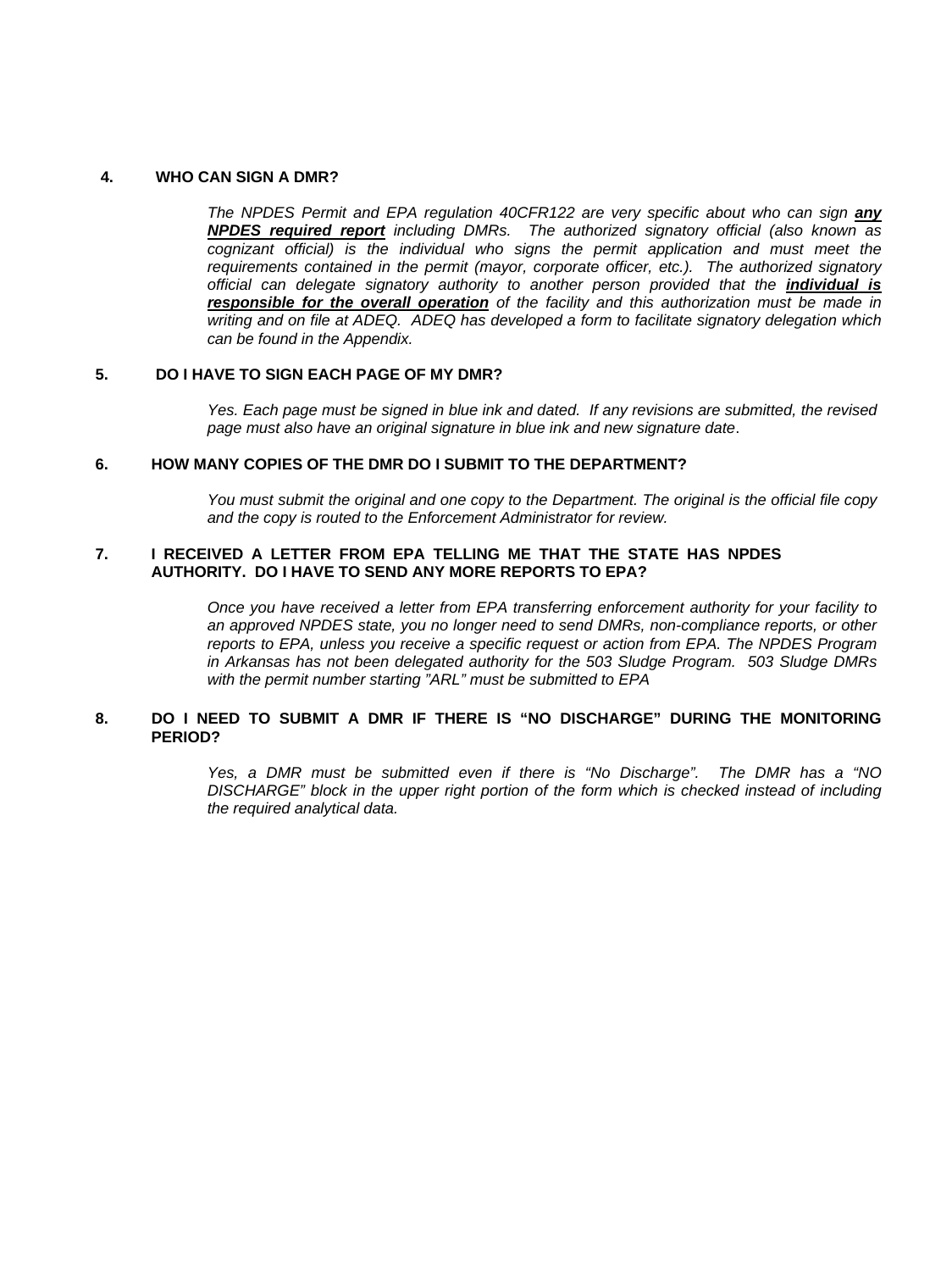#### **COMMON ERRORS MADE IN THE COMPLETION AND SUBMITTAL OF THE DMRS**

- 1. Improperly completing the "No Ex." column.
- 2. Improperly completing the "Frequency of Analysis" column.
- 3. Submitting the original and no copies.
- 4. Submitting only the copies and not the original DMR.
- 5. Not completing all blocks on the DMR. Specifically, the date, telephone, and principal executive officer blocks.
- 6. Failing to sign the DMR.
- 7. DMR signed by an individual that has not been authorized.
- 8. Monitoring results are not legible.
- 9. Reporting an average value that is higher than the reported maximum.
- 10. Reporting results in the wrong units. Such as reporting flow in units other than mgd or metals results in mg/l rather than µg/l.
- 11. Not including the name and address of the contract laboratory on the DMR.
- 12. Using an old DMR form that does not reflect the current requirements of your permit or Administrative Order. This most commonly occurs in the first few months after a permit is renewed with a new requirement or an Administrative Order is issued.
- 13. Failure to complete all sample measurement entries.

#### **COMMONLY MADE MISTAKES IN CALCULATIONS FOR DMR REPORTING**

- 1. Calculating monthly average loading using average flow and average concentration of pollutant.
- 2. Calculating maximum loading using maximum flow and highest concentration of pollutant.
- 3. Calculating Fecal Coliform as an arithmetic mean. (Fecal Coliform is calculated as a geometric mean)
- 4. Calculating monthly average concentration without flow weighting.
- 5. Calculating 7-day average as a flow weighted average.
- 6. Using sample data from outside the monitoring period to calculate monthly average. This usually occurs because the 7-day average may have results outside of the monitoring period.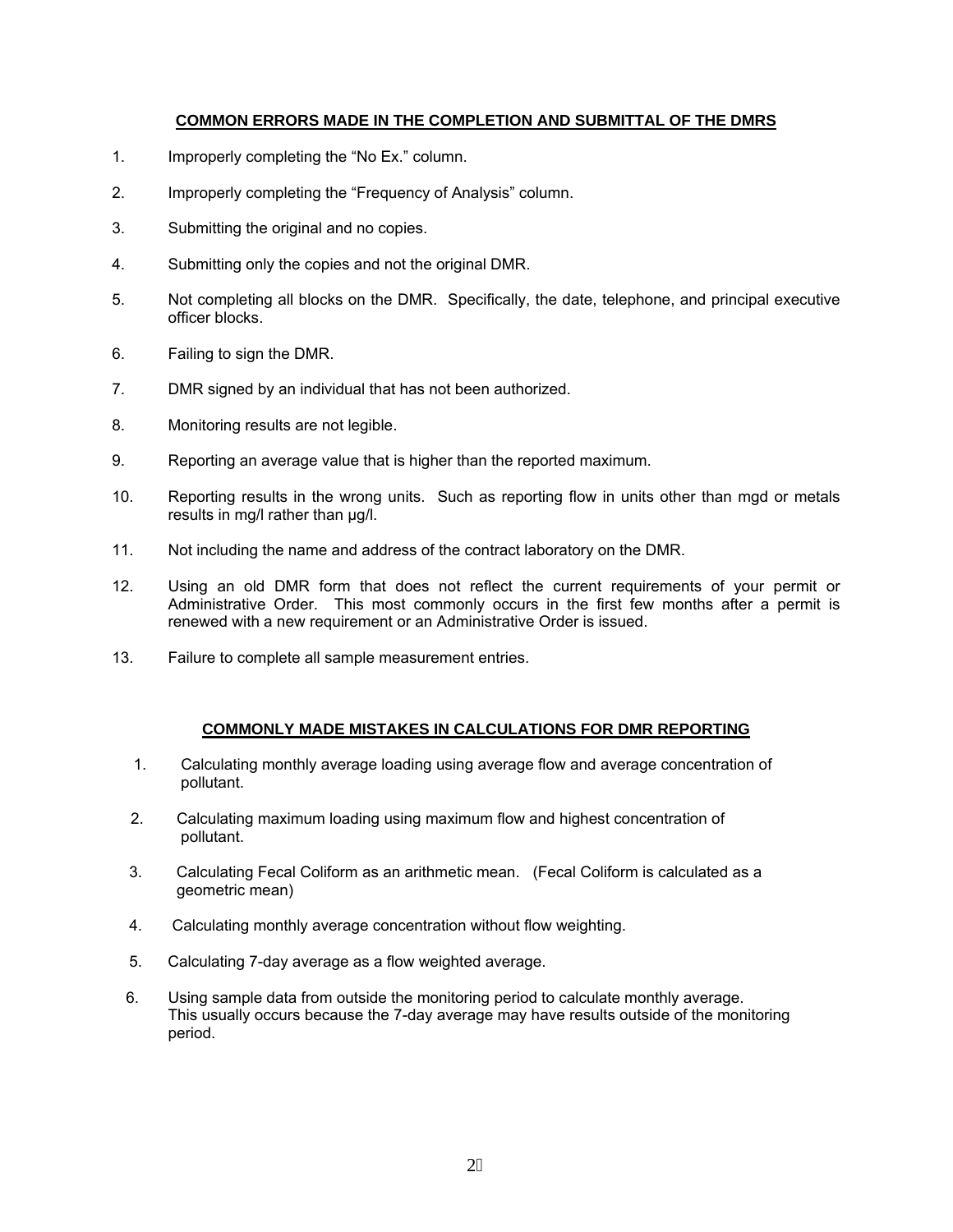### **TABLES**

#### **Table 1**

## **Other Useful Math Formulas**

## Conversion Factors:

 $1$  gallon = 8.34 lbs. 1 cu. ft.  $= 7.48$  gallons 1 acre  $= 43,560$  sq. ft. 1 ft. head  $= .43$  PSI  $\pi$  = 3.14

#### Formulas:

| 1. | Area of a Rectangle (square units)                                        |
|----|---------------------------------------------------------------------------|
|    | Length $X$ Width = Area                                                   |
| 2. | Area of a circle (square units)                                           |
|    | 2<br>$\pi$ X radius = Area<br>or .785 X Diameter<br>$=$ Area              |
| 3. | Volume of rectangular or circular container (clarifier, pond, pipe, etc.) |
|    | Surface Area X Depth = Volume (cu. units)                                 |
| 4. | <b>Volume in Gallons</b>                                                  |
|    | Volume in cu. ft. $X$ 7.48 = gallons                                      |
| 5. | <b>Detention Time</b>                                                     |
|    | $Volume (gallons) = Detention Time (in minutes)$<br>Flow (gpm)            |
|    | NOTE: If flow is in gpd, detention time is in days.                       |
| 6. | Circumference of a Circle                                                 |

π X Diameter = Circumference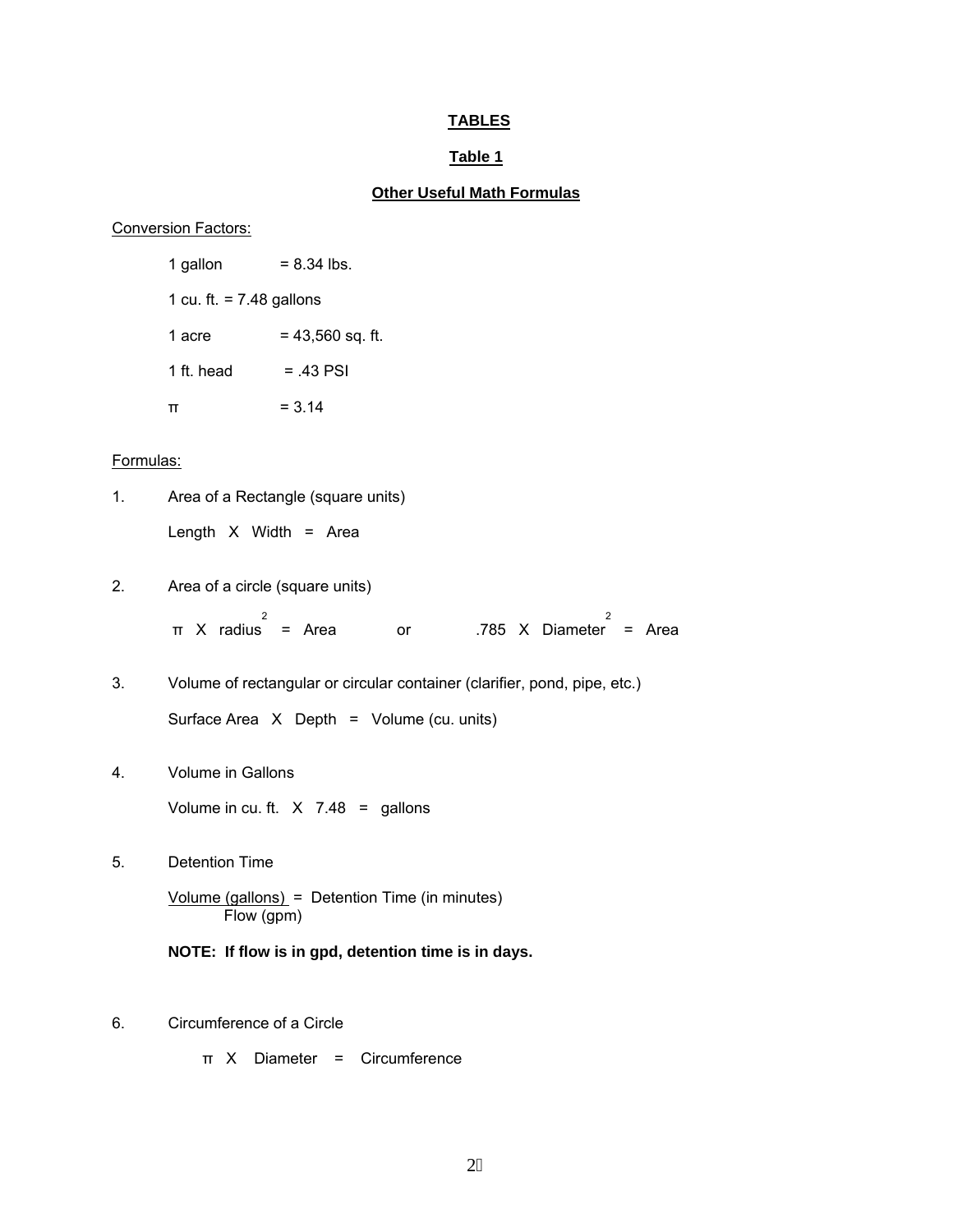7. BOD (mg/l)

 $[(Initial D.O. - (Seed Correction + Final D.O.)] X 100 = BOD (mg/l)]$ % Dilution

**-OR -** 

[(Initial D.O. - (Seed Correction + Final D.O.)] X Dilution Factor = BOD

TOTAL VOLUME Dilution Factor = SAMPLE VOLUME

Seed Correction = 5-day D.O. depletion of seed sample/ ml seed

8. Suspended Solids (mg/l)

Weight2(mg) - Weight1(mg) X 1000 ml of Sample Filtered

9. Pounds of BOD, Solids, Chemicals

Concentration (mg/l)  $X$  Quantity (million gals.)  $X$  8.34 = lbs.

NOTE: Quantity, Volume or Flow must be in million gals.

10. Weir Overflow Rate

GPD \_\_\_ =gal./ft./day Length of Weir

11. Surface Loading Rate

 $GPD$  = gal./sq.ft./day Surface Area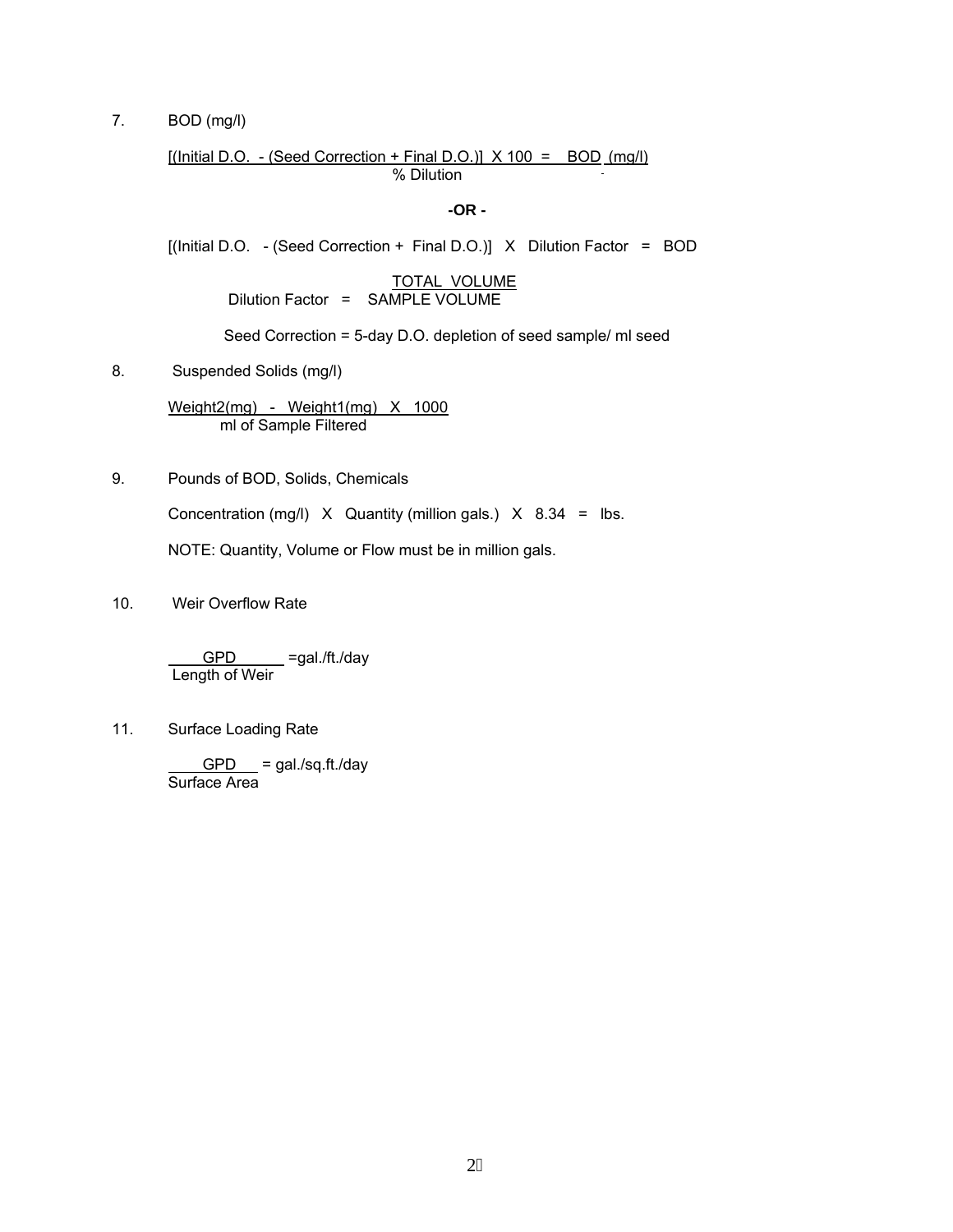### **METRIC SYSTEM**

| Prefix        | Value    | Example                         |            |
|---------------|----------|---------------------------------|------------|
| Kilo          | 1000     | 1 Kilogram<br>$\qquad \qquad =$ | 1000 Grams |
| Hecto         | 100      | 1 Hectogram<br>$=$              | 100 Grams  |
| Deka          | 10       | 1 Deckagram<br>$\equiv$         | 10 Grams   |
| Unit          | 1        | 1 Gram<br>$\equiv$              | 1 Gram     |
| Deci          | 0.1      | 1 Decigram<br>$\equiv$          | 0.1 Gram   |
| Centi         | 0.01     | 1 Centigram<br>$\equiv$         | 0.01 Gram  |
| Mili          | 0.001    | 1 Miligram<br>$=$               | 0.001 Gram |
| Micro<br>Gram | 0.000001 | 1 Microgram<br>$\equiv$         | 0.000001   |

## **METRIC SYSTEM CONVERSION FACTORS**

| 1 pound  |                  | 454 grams        |  |
|----------|------------------|------------------|--|
| 1 ounce  | =                | 28 grams         |  |
| 1 gallon | =                | 3.785 liters     |  |
| 1 quart  | =                | 0.946 liter      |  |
| 1 inch   | =                | 25.4 millimeters |  |
| 1 foot   | =                | $0.305$ meters   |  |
| 1 mile   | 1.609 kilometers |                  |  |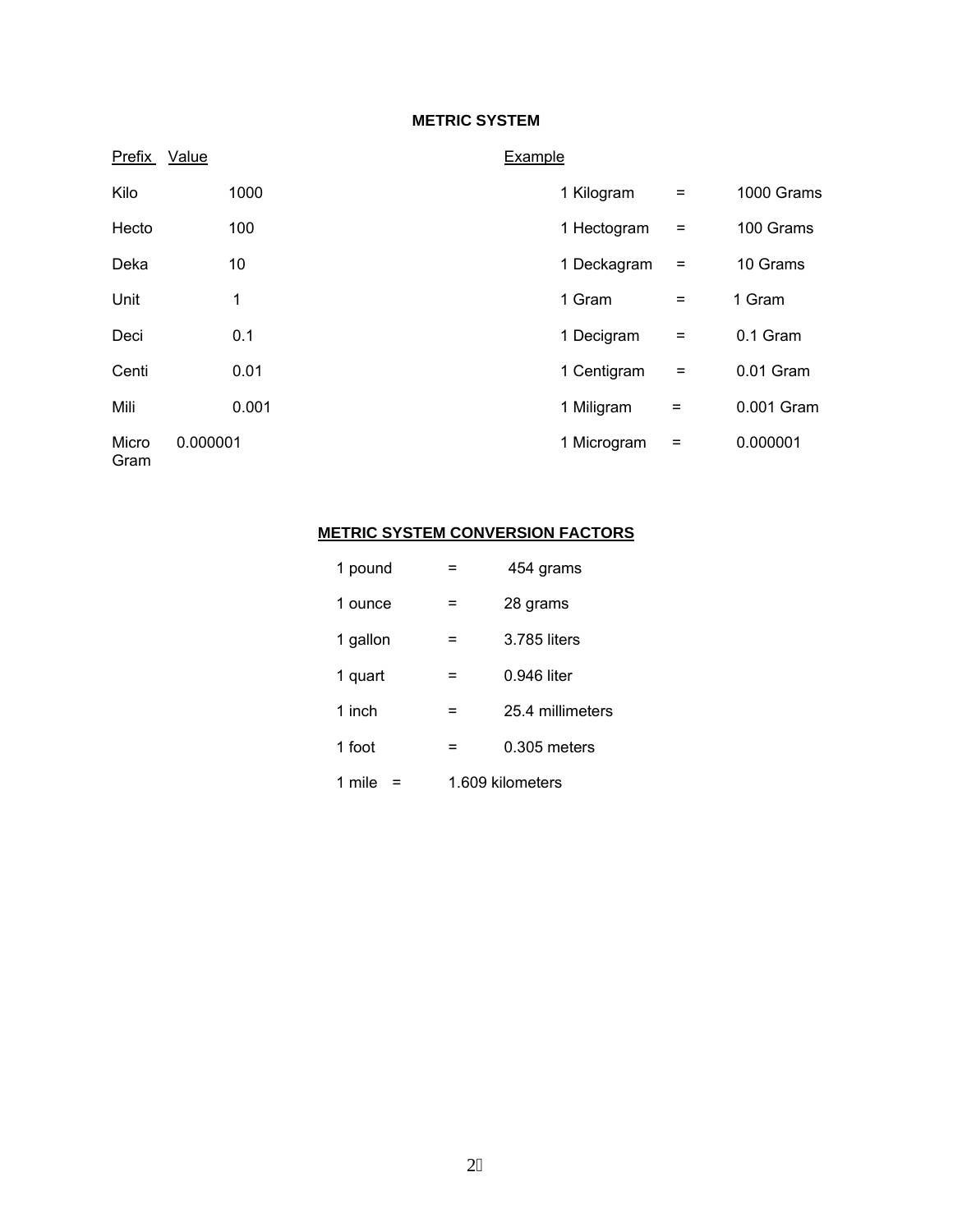## **TABLE 2**

## **FREQUENCY OF ANALYSIS ABBREVIATIONS**

| <b>FREQUENCY</b> | <b>DESCRIPTION</b>    | <b>FREQUENCY</b> | <b>DESCRIPTION</b>   |
|------------------|-----------------------|------------------|----------------------|
| N/A              | <b>NOT APPLIC</b>     | 01/5Y            | <b>ONCE/5 YEARS</b>  |
| N/R              | <b>NOT REPORTD</b>    | 01/60            | <b>ONCE/2 MONTHS</b> |
| N/V              | <b>NOT VALID</b>      | 01/7M            | <b>ONCE/7 MONTHS</b> |
| CL/OC            | <b>CHLRNTN/OCCURS</b> | 01/90            | <b>QUARTERLY</b>     |
| DL/DS            | DLY WHNDISCHRG        | 01/99            | <b>INSTNT</b>        |
| <b>REPRT</b>     | <b>REPORT</b>         | 02/BA            | <b>TWICE/BATCH</b>   |
| WH/DS            | <b>WHEN DISCHRG</b>   | 02/DS            | <b>TWICE/DISCH</b>   |
| WH/MN            | <b>MEASRD WHN MON</b> | 02/DW            | <b>TWICE/DSCHWK</b>  |
| 01/BA            | <b>ONCE/BATCH</b>     | 02/SH            | <b>TWICE/SHIFT</b>   |
| 01/DD            | <b>ONCE/DSCHDY</b>    | 02/YR            | <b>SEMI-ANNUAL</b>   |
| 01/DM            | <b>ONCE/DSCHMN</b>    | 02/01            | <b>TWICE/DAY</b>     |
| 01/DQ            | <b>ONCE/DSCHQTR</b>   | 02/07            | <b>TWICE/WEEK</b>    |
| 01/DS            | <b>ONCE/DISCHG</b>    | 02/12            | <b>TWICE/12 DAYS</b> |
| 01/DW            | <b>ONCE/DSCHWK</b>    | 02/30            | TWICE/MONTH          |
| 01/RN            | <b>ONCE/RN EVNT</b>   | 02/90            | TWICE/QTRLY          |
| 01/SH            | <b>ONCE/SHIFT</b>     | 02/99            | <b>SEE PERMIT</b>    |
| 01/SN            | <b>ONCE/SEASON</b>    | 03/BA            | THREE/BATCH          |
| 01/YR            | <b>ANNUAL</b>         | 03/DS            | THREE/DISCHG         |
| 01/01            | <b>DAILY</b>          | 03/DW            | <b>3 DAYS/WEEK</b>   |
| 01/02            | <b>ONCE/2 DAYS</b>    | 03/YR            | <b>THREE/YEAR</b>    |
| 01/03            | <b>ONCE/3 DAYS</b>    | 03/01            | <b>THREE/DAY</b>     |
| 01/04            | <b>ONCE/4 DAYS</b>    | 03/05            | <b>THREE/5 DAYS</b>  |
| 01/05            | <b>ONCE/5 DAYS</b>    | 03/07            | <b>THREE/WEEK</b>    |
| 01/06            | <b>ONCE/6 DAYS</b>    | 03/08            | <b>THREE/8 DAYS</b>  |
| 01/07            | <b>WEEKLY</b>         | 03/30            | THREE/MONTH          |
| 01/08            | <b>ONCE/8 DAYS</b>    | 03/5Y            | <b>THREE/5 YEARS</b> |
| 01/09            | <b>ONCE/9 DAYS</b>    | 03/99            | <b>SEE PERMIT</b>    |
| 01/10            | <b>ONCE/10 DAYS</b>   | 04/BA            | <b>FOUR/BATCH</b>    |
| 01/11            | <b>ONCE/11 DAYS</b>   | 04/01            | <b>FOUR/DAY</b>      |
| 01/12            | <b>ONCE/12 DAYS</b>   | 04/07            | <b>FOUR/WEEK</b>     |
| 01/13            | <b>ONCE/13 DAYS</b>   | 04/30            | <b>FOUR/MONTH</b>    |
| 01/14            | <b>ONCE/2 WEEKS</b>   | 04/99            | <b>SEE PERMIT</b>    |
| 01/21            | <b>ONCE/3 WEEKS</b>   | 05/BA            | <b>FIVE/BATCH</b>    |
| 01/28            | <b>ONCE/4 WEEKS</b>   | 05/DW            | 5 DAYS/WEEK          |
| 01/30            | <b>ONCE/MONTH</b>     | 05/WK            | <b>5 TIMES/WEEK</b>  |
| 01/4M            | <b>ONCE/4 MONTHS</b>  | 05/01            | 5 TIMES/DAY          |
| 01/5M            | <b>ONCE/5 MONTHS</b>  | 05/07            | <b>WEEK-DAYS</b>     |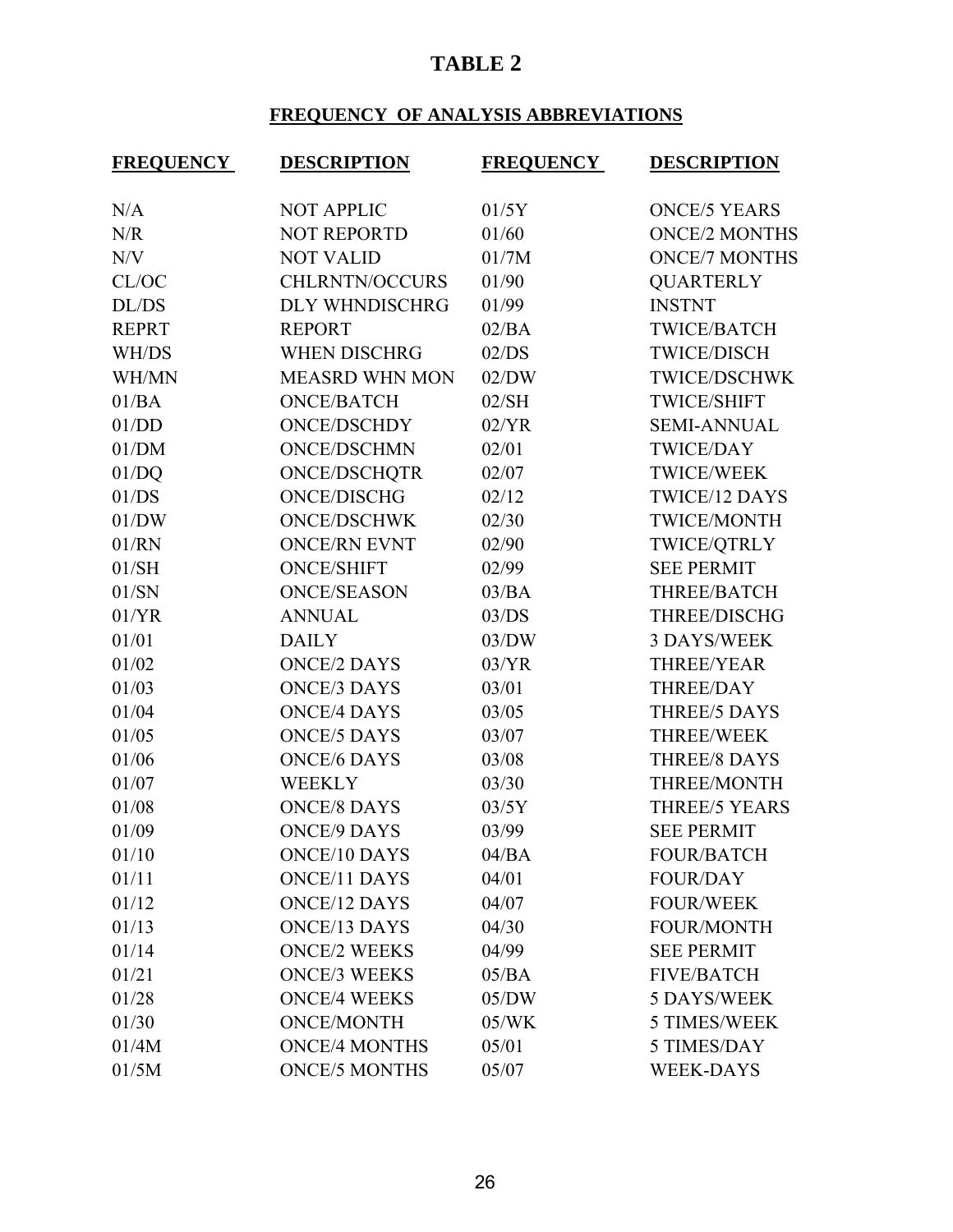| <b>FREQUENCY</b> | <b>DESCRIPTION</b>   | <b>FREQUENCY</b> | <b>DESCRIPTION</b>   |
|------------------|----------------------|------------------|----------------------|
| 05/08            | <b>FIVE/8 DAYS</b>   | 09/99            | <b>SEE PERMIT</b>    |
| 05/30            | 5 TIMES/MONTH        | 10/30            | <b>TEN/MONTH</b>     |
| 05/90            | <b>FIVE/QRTLY</b>    | 10/99            | <b>SEE PERMIT</b>    |
| 05/99            | <b>SEE PERMIT</b>    | 12/01            | <b>TWELVE/DAY</b>    |
| 06/SH            | <b>SIX/OPRSHIFT</b>  | 12/30            | <b>12 PER MONTH</b>  |
| 06/01            | <b>SIX/DAY</b>       | 15/30            | FIFTEEN/MONTH        |
| 6/07             | <b>SIX/WEEK</b>      | 16/01            | <b>SIXTEEN/DAY</b>   |
| 06/30            | <b>6 TIMES/MONTH</b> | 16/30            | <b>SIXTEEN/MONTH</b> |
| 06/99            | <b>SEE PERMIT</b>    | 18/01            | EIGHTEEN/DAY         |
| 07/30            | 7 TIMES/MONTH        | 18/30            | EIGHTEEN/MONTH       |
| 07/99            | <b>SEE PERMIT</b>    | 24/01            | <b>HOURLY</b>        |
| 08/BA            | EIGHT/BATCH          | 48/01            | EVERY 1/2 HR         |
| 08/01            | <b>EIGHT/DAY</b>     | 66/66            | <b>WPC PLAN</b>      |
| 08/30            | EIGHT/MONTH          | 77/77            | <b>CONTIN-GENT</b>   |
| 08/99            | <b>SEE PERMIT</b>    | 88/88            | <b>CLEANING</b>      |
| 09/01            | NINE/DAY             | 99/99            | <b>CONTINUOUS</b>    |
| 09/30            | NINE/MONTH           |                  |                      |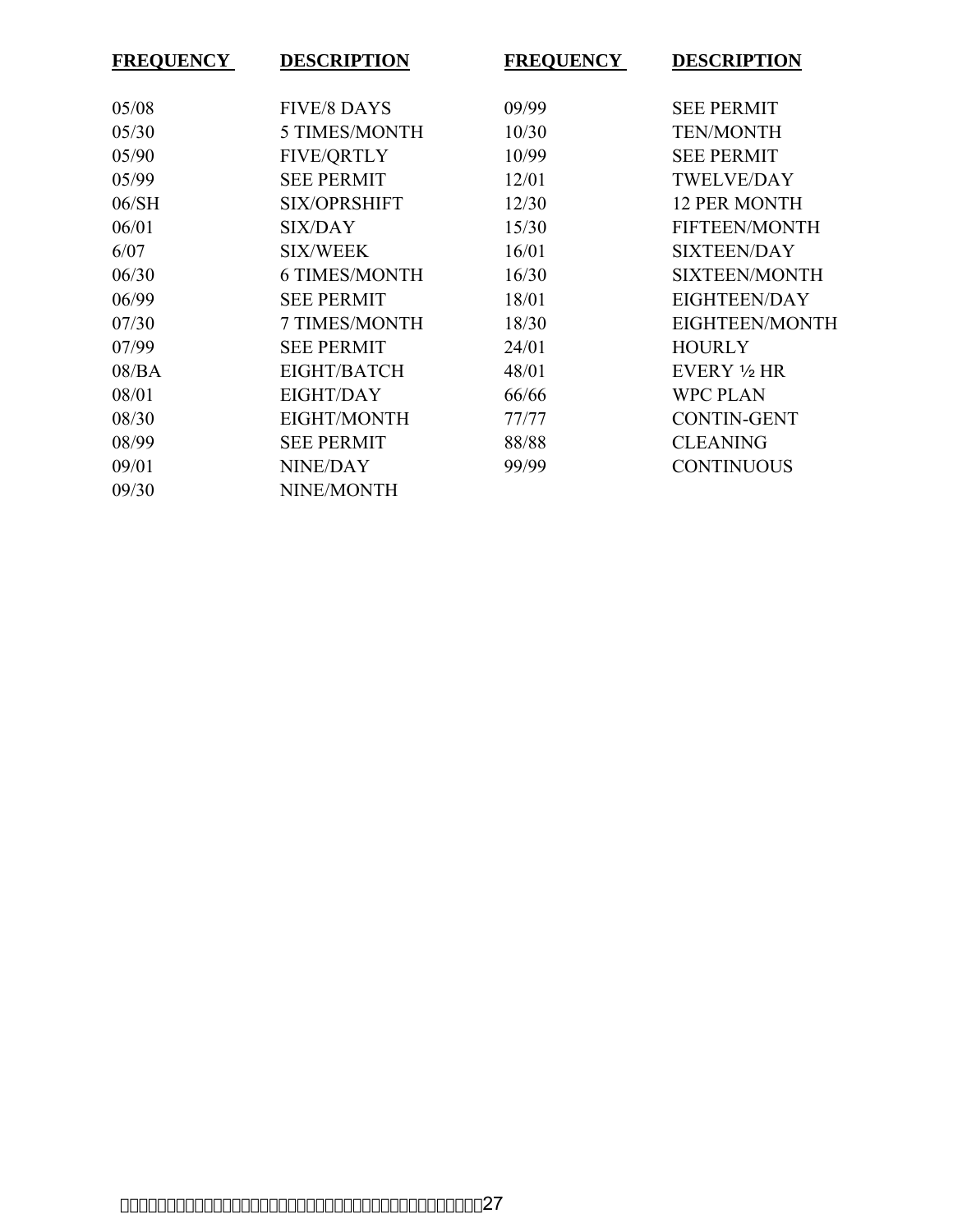## **TABLE 3**

## **SAMPLE TYPE ABBREVIATIONS**

| <b>SAMPLE</b>  | <b>DESCRIPTION</b> | <b>SAMPLE</b> | <b>DESCRIPTION</b> |  |  |
|----------------|--------------------|---------------|--------------------|--|--|
| CA             | <b>CALCTD</b>      | RF            | <b>RCDFLO</b>      |  |  |
| <b>CN</b>      | <b>CONTIN</b>      | <b>RG</b>     | RANG-C             |  |  |
| CP             | <b>COMPOS</b>      | RP            | <b>REPRES</b>      |  |  |
| CR             | <b>CK REQ</b>      | <b>RT</b>     | <b>RCOTOT</b>      |  |  |
| <b>CS</b>      | <b>CORSAM</b>      | R4            | RNG-4A             |  |  |
| <b>CT</b>      | <b>CERTIF</b>      | <b>SR</b>     | <b>SGLRDG</b>      |  |  |
| <b>CU</b>      | <b>CURVE</b>       | <b>SS</b>     | <b>STAT-SH</b>     |  |  |
| DA             | <b>DAILAV</b>      | <b>ST</b>     | <b>STATIC</b>      |  |  |
| <b>DS</b>      | <b>DISCRT</b>      | TI            | <b>TIMEMT</b>      |  |  |
| ES             | <b>ESTIMA</b>      | TM            | <b>TOTALZ</b>      |  |  |
| FI             | <b>FLOIND</b>      | VI            | <b>VISUAL</b>      |  |  |
| <b>GH</b>      | 5GR24H             | 01            | COMP-1             |  |  |
| <b>GM</b>      | GRAB10             | 02            | COMP-2             |  |  |
| <b>GR</b>      | <b>GRAB</b>        | 03            | COMP-3             |  |  |
| G2             | GRAB-2             | 04            | COMP-4             |  |  |
| G <sub>3</sub> | GRAB-3             | 05            | COMP-5             |  |  |
| G <sub>4</sub> | GRAB-4             | 06            | COMP-6             |  |  |
| G <sub>5</sub> | GRAB-5             | 08            | COMP-8             |  |  |
| G <sub>6</sub> | GRAB-6             | 1H            | $AVG-1H$           |  |  |
| G7             | GRAB-7             | 10            | COMP10             |  |  |
| G8             | GRAB-8             | 12            | COMP12             |  |  |
| G9             | GRAB-9             | 16            | COMP16             |  |  |
| IM             | <b>IMERSN</b>      | 2H            | $AVG-2H$           |  |  |
| IN             | <b>INSTAN</b>      | 20            | COMP20             |  |  |
| <b>IS</b>      | <b>INSITU</b>      | 22            | <b>BATCH</b>       |  |  |
| IT             | <b>IMRSTB</b>      | 24            | COMP24             |  |  |
| MC             | <b>MATHCL</b>      | 28            | COMP28             |  |  |
| <b>MP</b>      | <b>MATHCP</b>      | 3G            | 3GR/HR             |  |  |
| <b>MS</b>      | <b>MEASRD</b>      | 4C            | 4DA24C             |  |  |
| MT             | <b>METER</b>       | 4H            | $AVG-4H$           |  |  |
| <b>NA</b>      | <b>NOT AP</b>      | 5G            | 5GR45M             |  |  |
| <b>NR</b>      | <b>NOTRPT</b>      | 72            | COMP72             |  |  |
| <b>OC</b>      | <b>OCCURS</b>      | 96            | COMP96             |  |  |
| PC             | <b>PMPCRV</b>      | <b>SB</b>     | <b>SEQBAR</b>      |  |  |
| PL             | <b>PMPLOG</b>      |               |                    |  |  |
| <b>RC</b>      | <b>RCORDR</b>      |               |                    |  |  |
| <b>RD</b>      | RNG-DA             |               |                    |  |  |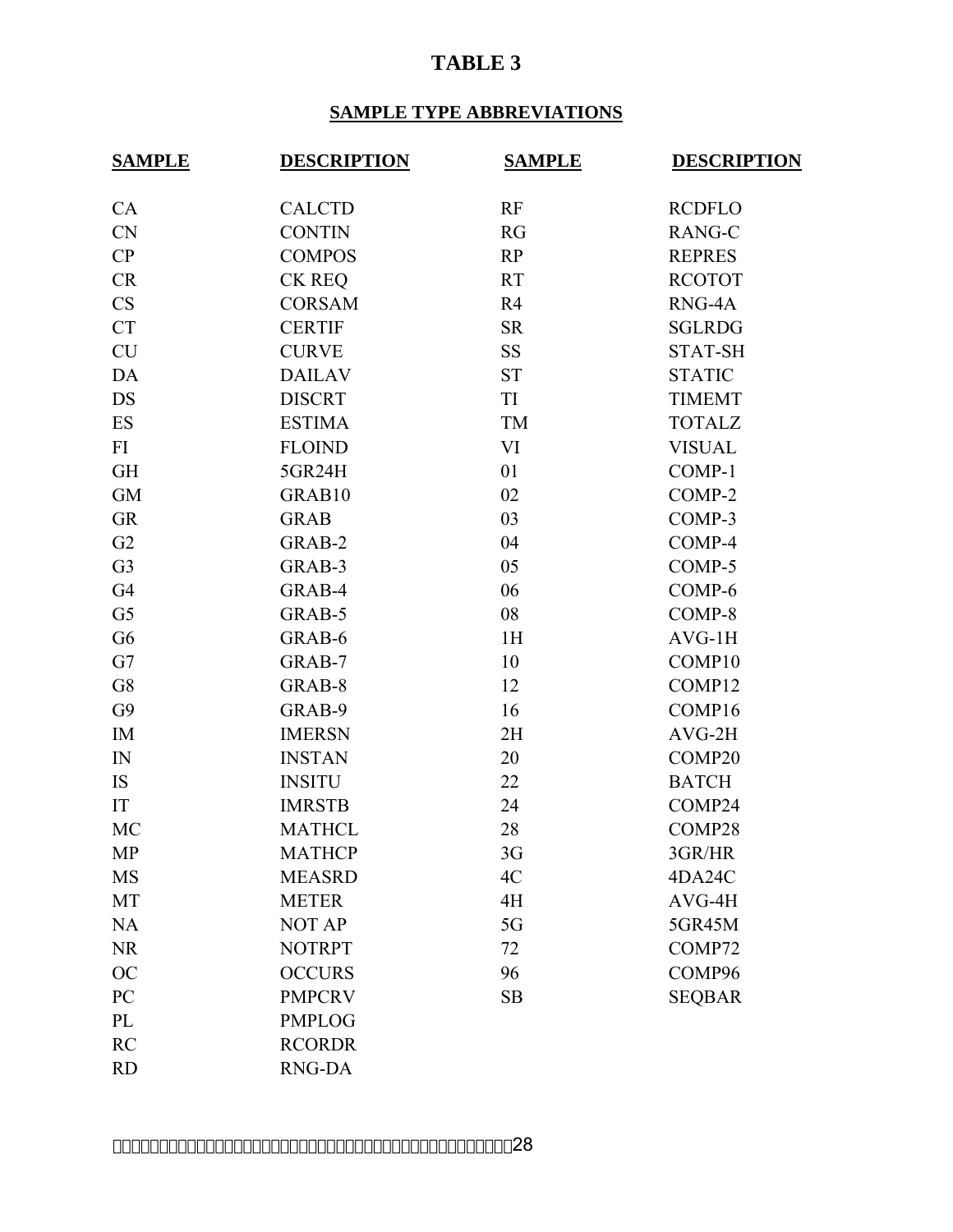APPENDIX

The following forms are attached to the appendix:

- A. Instructions from the back of the DMR Form.
- B. Signatory Delegation Form with instructions.
- C. Blank NCR Form.
- D. Sanitary Sewer Overflow Report Form.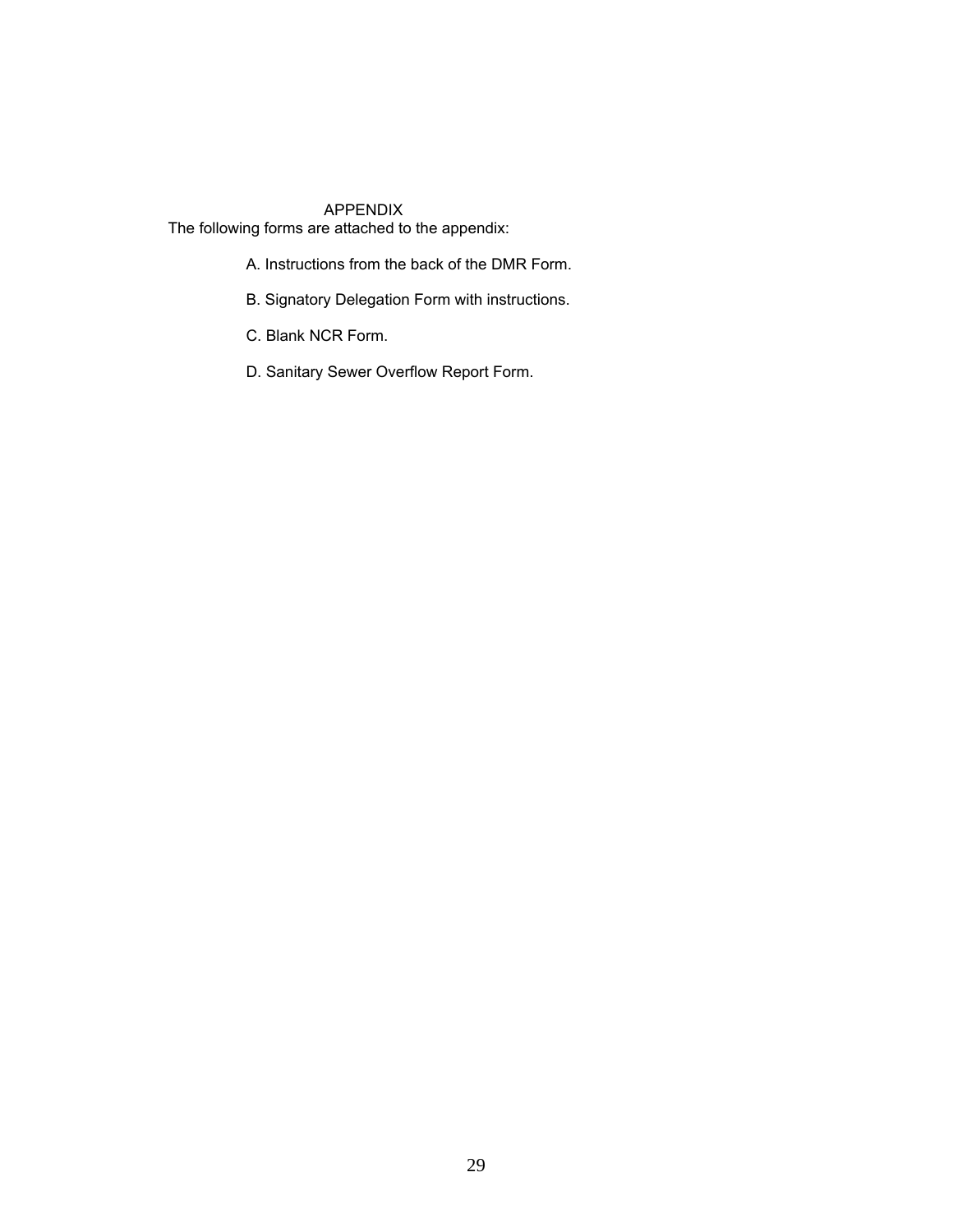# DMR Instructions

### PAPER WORK REDUCTION ACT NOTICE

Public reporting burden for this collection of information is estimated to vary from a range of 10 hours as an average per response for some minor facilities, to 110 hours as an average per response for some major facilities, with a weighted average for major and minor facilities of 18 hours per response, including time for reviewing instructions, searching existing data sources, gathering and maintaining the data needed, and completing and reviewing the collection of information. Send comments regarding the burden estimate or any other aspect of this collection of information, including suggestions for reducing this burden, to Chief, Information Policy Branch, PM-223, U.S. Environmental Protection Agency, 401 M Street, SW, Washington, DC 20460; and to the Office of Information and Regulatory Affairs, Office of Management and Budget, Washington, DC 20503.

## (from back of DMR) GENERAL INSTRUCTIONS

- 1. If form has been partially completed by preprinting, disregard instructions directed at entry of that information already pre-printed.
- 2. Enter "Permittee Name/Mailing Address (and facility name/ location, if different)," "Permit Number," and "Discharge" where indicated. (A separate form is required for each discharge.)
- 3. Enter dates beginning and ending "Monitoring Period" covered form where indicated.
- 4. Enter each "Parameter" as specified in monitoring requirements of permit.
- 5. Enter "Sample Measurement" data for each parameter under "Quantity" and "Quality" in units specified in permit. "Average" is normally arithmetic average (geometric average for bacterial parameters) of all sample measurements for each parameter obtained during "Monitoring Period"; "Maximum" and "Minimum" are normally extreme high and low measurements obtained during "Monitoring Period". (Note to municipals and secondary treatment requirement: Enter 30-day average of sample measurements under "Average", and enter maximum 7-day average of sample measurements obtained during monitoring period under "Maximum.")
- 6. Enter "Permit Requirement" for each parameter under "Quantity" and "Quality" as specified in permit.
- 7. Under "No Ex" enter number of sample measurements during monitoring period that exceeded maximum (and/or minimum or 7-day average as appropriate) permit requirement for each parameter. If none, enter  $"0"$ .
- 8. Enter "Frequency of Analysis" both as "Sample Measurement" (actual frequency of sampling and analysis used during monitoring period) and as "Permit Requirement" specified in permit.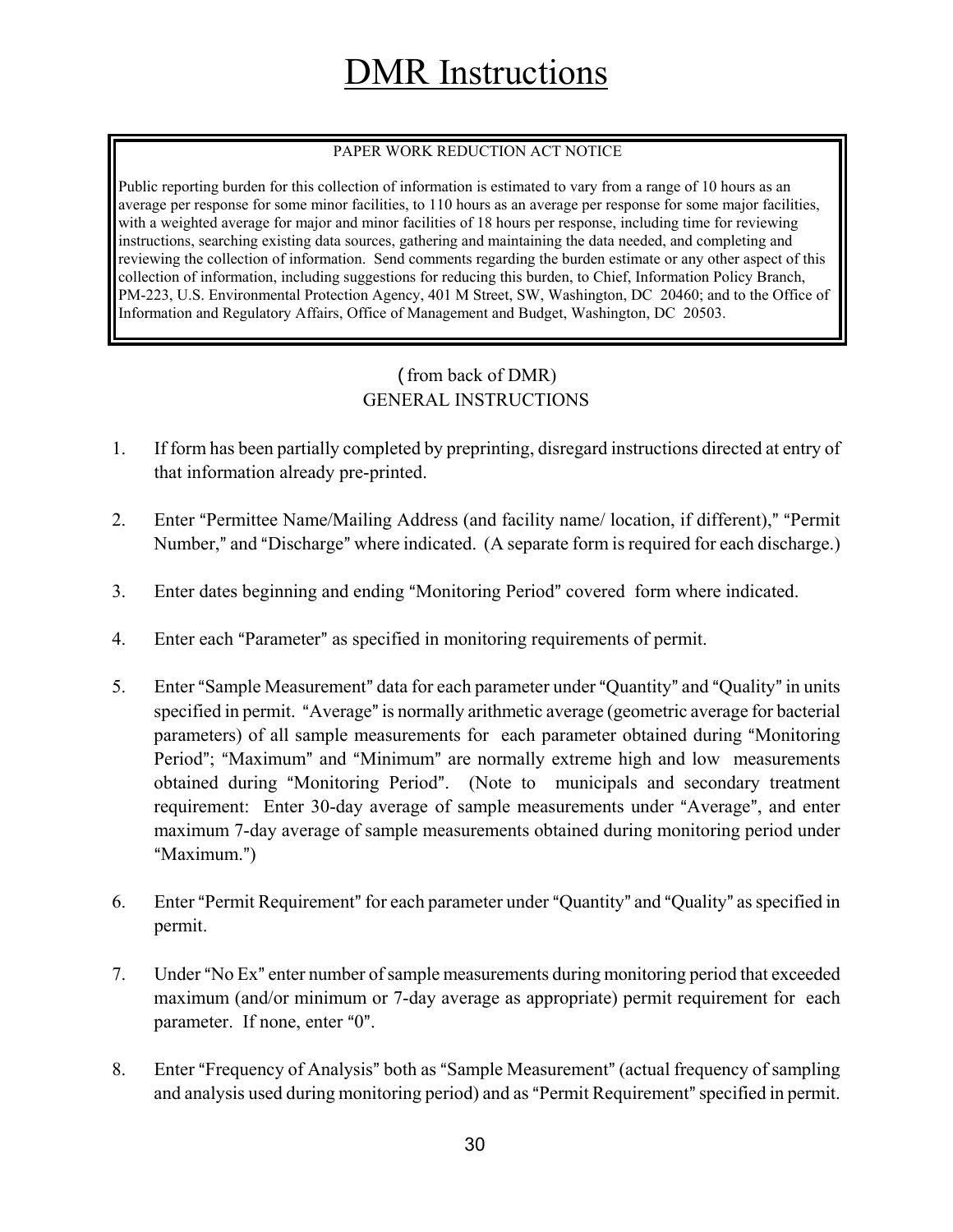(e.g. Enter "Cont," for continuous monitoring, " $1/7$ " for one day per week, " $1/30$ " for one day per month, " $1/90$ " for one day per quarter, etc.)

- 9. Enter "Sample Type" both as "Sample Measurement" (actual sample type used during monitoring period) and as "Permit Requirement", (e.g. Enter "Grab" for individual sample, "24HC" for 24-hour composite, "CONT" for continuous monitoring, etc.)
- 10. Where violations of permit requirements are reported, attach a brief explanation to describe cause and corrective actions taken, and reference each violation by date.
- 11. If "No Discharge" occurs during monitoring period, check the box for "No Discharge".
- 12. Enter "Name/Title of Principal Executive Officer" with "Signature of Principal Executive Officer or Authorized Agent", "Telephone Number", and "Date" at bottom of form.
- 13. Mail signed Report to Office(s) by date(s) specified in permit. Retain copy for your records.
- 14. More detailed instructions for use of this Discharge Monitoring Report (DMR) form may be obtained from Office(s) specified in permit.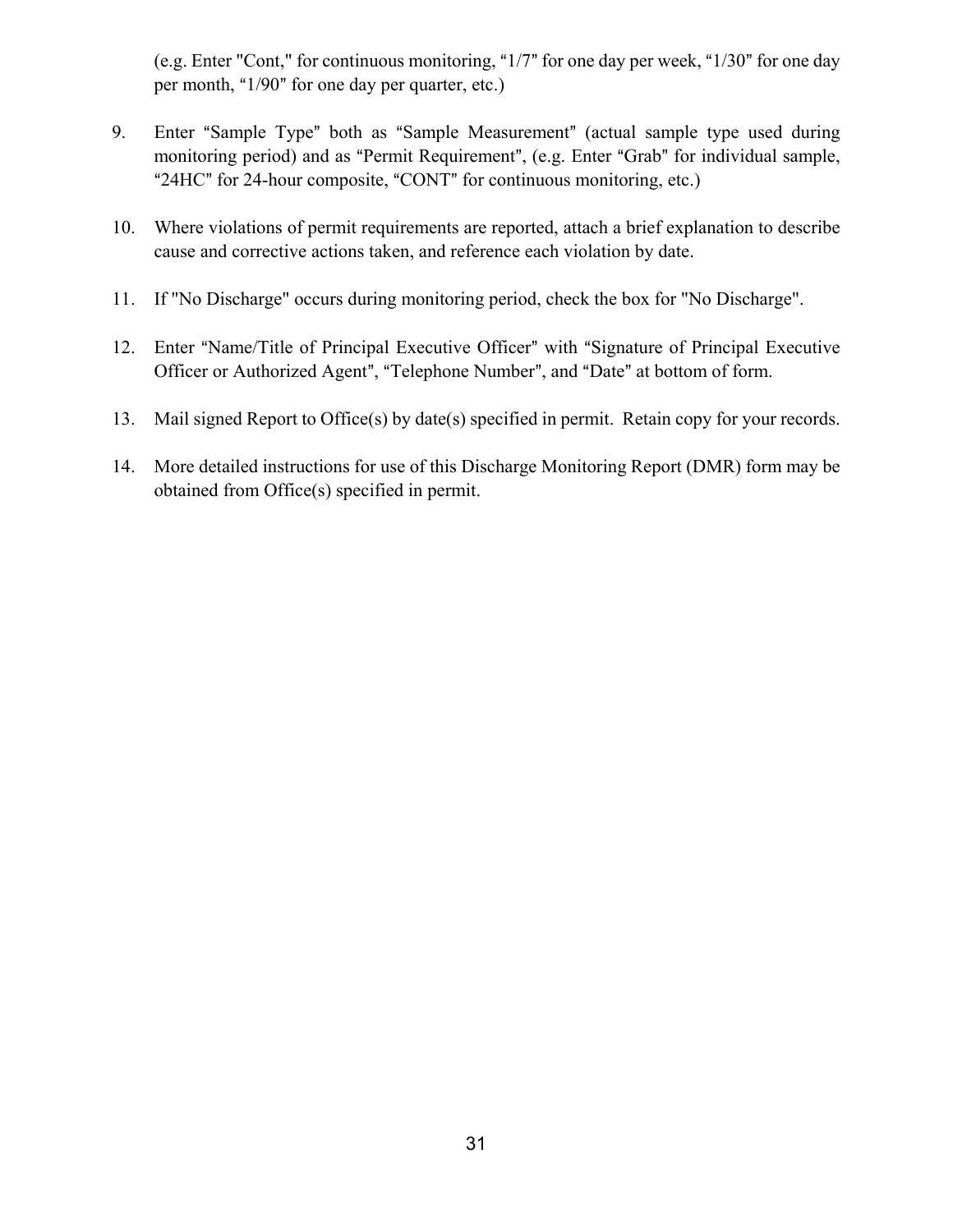#### REQUEST FOR CHANGE OF AUTHORIZATION (CERTIFICATION AND SIGNATORY REQUIREMENTS)

NPDES Permit Number: **Name: Facility Name:**  $\blacksquare$ 

Type of Change: New Cognizant Official (or duly authorized representative) (sections 1 and 2) (check one) \_\_\_\_ New Ranking Official (complete section 2 only) Both (sections 1 and 2)

**1.** NEW **COGNIZANT OFFICIAL** (*or duly authorized representative*) (See 122.22(**b**); the individual, authorized by the ranking official in writing, as **having responsibility for the** *overall* **operation** of the regulated facility or activity responsibility, or having overall responsibility for environmental matters for the company.)

The ranking official hereby designates the following *individual* as the cognizant official, (duly authorized representative), for signing the permit required reports, etc., including Discharge Monitoring Reports (DMR) required by the permit, and other information requested by the Director:

*Signature of the Cognizant Official (Duly Authorized Representative)*

 *Name (first name, mi, last name) Typed or Printed*

**( )**

*Mailing Address City, State and ZIP*

*Title A/C Phone FAX*

 $\overline{a}$ 

By signature below, the ranking official certifies that the above named **individual** is qualified to act as the duly authorized representative under the provisions of 40 CFR 122.22(**b**).

**2. RANKING OFFICIAL** (*Note: The ranking official is the person authorized to sign the permit application i/a/w 40CFR 122.22(a)*. For a *Corporation*: it is the responsible corporate officer. *Partnership or sole proprietorship*: the general partner or proprietor. *Municipality, State, Federal or other public agency*: the principal executive officer or ranking elected official.)

 $\overline{a}$ *Signature of the Ranking Official Date* l *Name (first name, mi, last) Typed or Printed* l *Mailing Address City, State and ZIP* **( )** *Title A/C Phone FAX* **Certification:** I certify under penalty of law that this document and all attachments were prepared under my direction or supervision in accordance with a system designed to assure that qualified personnel properly gather and evaluate the information submitted. Based on my inquiry of the person or persons who manage the system, or those persons directly responsible for gathering the information, the information submitted is, to the best of my knowledge and belief, true, accurate, and complete. I am aware that there are significant penalties for submitting false information, including the possibility of fine and imprisonment for knowing violations.

Will Ranking Official also be the person signing submittals? (Check one) YES NO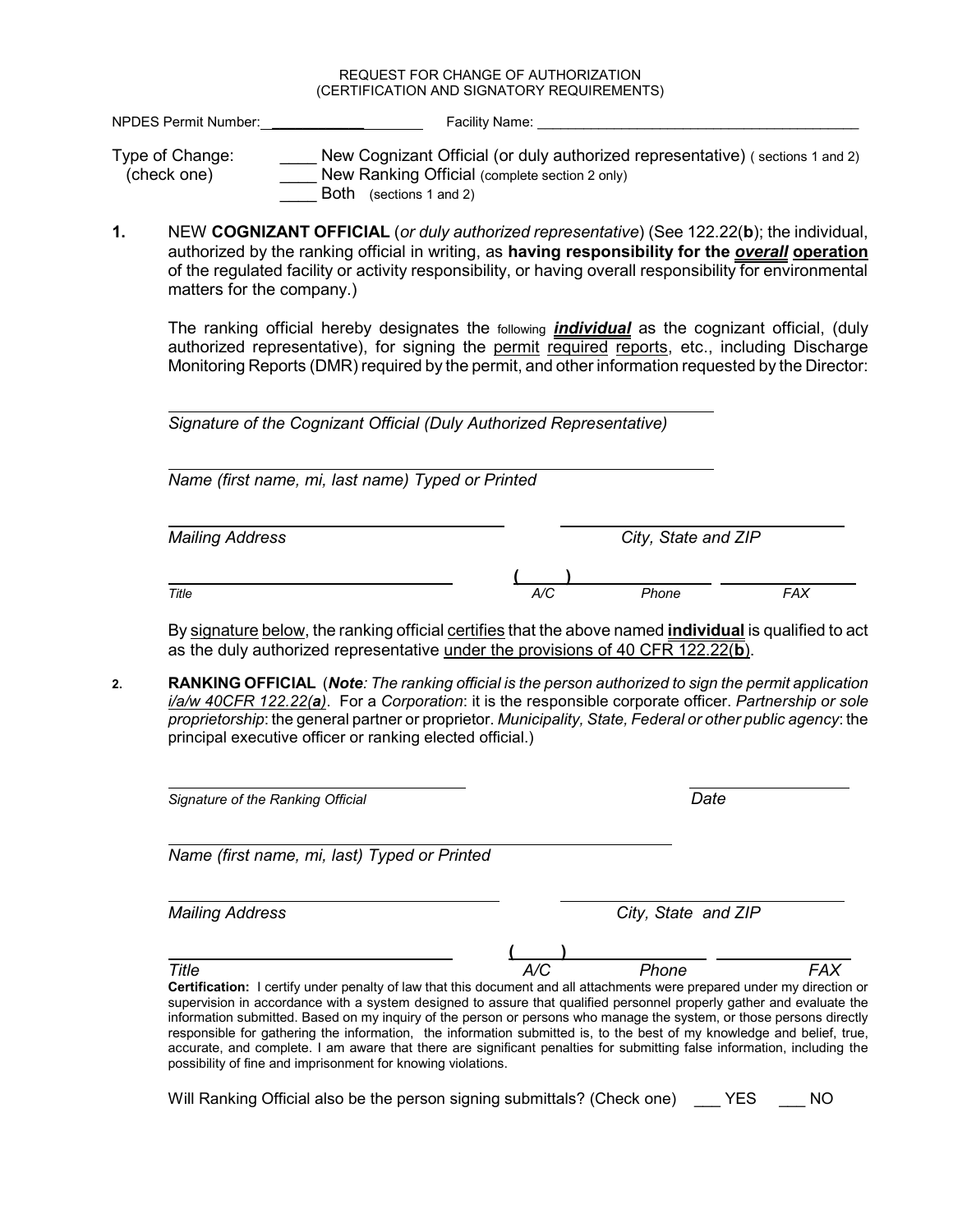#### **SAMPLE NON-COMPLIANCE REPORT**

| <b>Permit Number:</b> | Facility Name: |
|-----------------------|----------------|
|-----------------------|----------------|

**Month/Year:\_\_\_\_\_\_\_\_\_\_\_\_\_\_\_\_\_\_\_\_\_\_\_\_\_\_\_\_\_\_ Authorized Signature/Date:\_\_\_\_\_\_\_\_\_\_\_\_\_\_\_\_\_\_\_\_\_\_\_\_\_\_\_\_\_\_\_\_\_\_**

| <b>Type of Violation</b><br>(Avg/Max,, Bypass<br>Overflow, Etc.) | <b>Permit</b><br>Limit | Date of<br><b>Violation</b> | <b>Duration of</b><br>Viol.                                                                                                                                                                                                                                                                                                                                                                                                                                                                                                                                                                                            | <b>Cause of Violation</b> | <b>Corrective Action or Other</b><br><b>Narrative</b> |
|------------------------------------------------------------------|------------------------|-----------------------------|------------------------------------------------------------------------------------------------------------------------------------------------------------------------------------------------------------------------------------------------------------------------------------------------------------------------------------------------------------------------------------------------------------------------------------------------------------------------------------------------------------------------------------------------------------------------------------------------------------------------|---------------------------|-------------------------------------------------------|
|                                                                  |                        |                             |                                                                                                                                                                                                                                                                                                                                                                                                                                                                                                                                                                                                                        |                           |                                                       |
|                                                                  |                        |                             |                                                                                                                                                                                                                                                                                                                                                                                                                                                                                                                                                                                                                        |                           |                                                       |
|                                                                  |                        |                             |                                                                                                                                                                                                                                                                                                                                                                                                                                                                                                                                                                                                                        |                           |                                                       |
|                                                                  |                        |                             |                                                                                                                                                                                                                                                                                                                                                                                                                                                                                                                                                                                                                        |                           |                                                       |
|                                                                  |                        |                             |                                                                                                                                                                                                                                                                                                                                                                                                                                                                                                                                                                                                                        |                           |                                                       |
|                                                                  |                        |                             |                                                                                                                                                                                                                                                                                                                                                                                                                                                                                                                                                                                                                        |                           |                                                       |
|                                                                  |                        |                             |                                                                                                                                                                                                                                                                                                                                                                                                                                                                                                                                                                                                                        |                           |                                                       |
|                                                                  |                        |                             |                                                                                                                                                                                                                                                                                                                                                                                                                                                                                                                                                                                                                        |                           |                                                       |
|                                                                  |                        |                             |                                                                                                                                                                                                                                                                                                                                                                                                                                                                                                                                                                                                                        |                           |                                                       |
|                                                                  |                        |                             |                                                                                                                                                                                                                                                                                                                                                                                                                                                                                                                                                                                                                        |                           |                                                       |
|                                                                  |                        |                             |                                                                                                                                                                                                                                                                                                                                                                                                                                                                                                                                                                                                                        |                           |                                                       |
|                                                                  |                        |                             | I CERTIFY UNDER PENALTY OF LAW THAT I HAVE PERSONALLY EXAMINED AND AM<br>WITH THE INFORMATION SUBMITTED HEREIN; AND BASED ON MY INQUIRY OF THOSE<br>INDIVIDUALS IMMEDIATELY RESPONSIBLE FOR OBTAINING THE INFORMATION, I<br>BELIEVE THE SUBMITTED INFORMATION IS TRUE, ACCURATE, AND COMPLETE. I AM<br>AWARE THAT THERE ARE SIGNIFICANT PENALTIES FOR SUBMITTING FALSE<br>INFORMATION, INCLUDING THE POSSIBILITY OF FINE AND IMPRISONMENT. SEE 18<br>U.S.C 1001 AND 33 U.S.C. 1319. (Penalties under these statutes may includes fines up to<br>\$10,000 and or maximum imprisonment of between 6 months and 5 years.) |                           |                                                       |